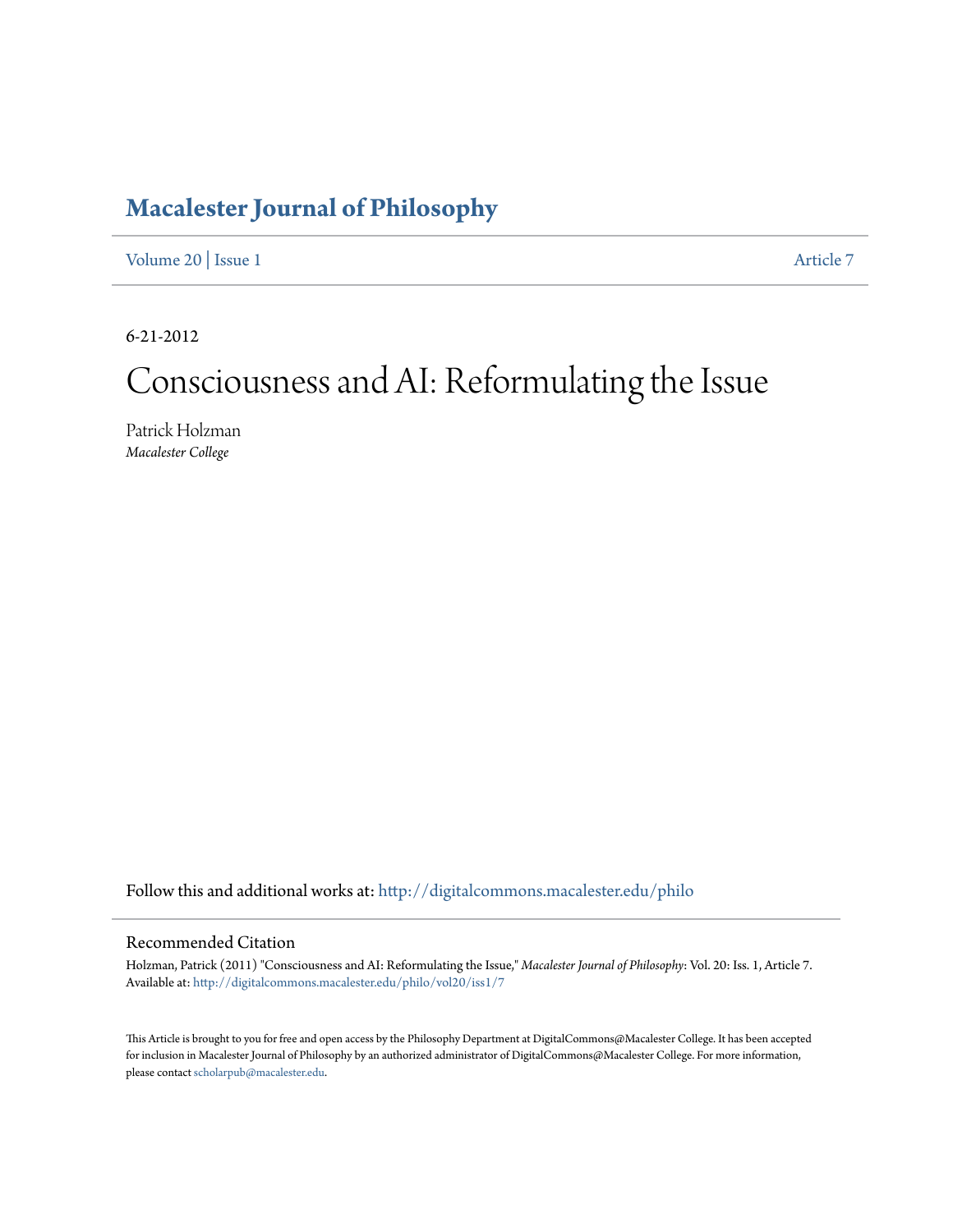# **CONSCIOUSNESS AND AI: REFORMULATING THE ISSUE**

# *Patrick Holzman*

**Abstract** In this paper, I explore the "issue" of consciousness in artificial intelligences, the problem of whether they can be conscious, specifically going for simply asking what consciousness involves, instead of more technical aspects of the field. I use Robert Kirk's concepts of the "Basic Package" as well as "Direct Activity" to outline what being conscious involves, and attempt to apply it to artificially designed and constructed beings. I assume that artificial conscious intelligences will be constructed, eventually; my goal is to suggest a specific and more useful way of thinking about consciousness, which will hopefully accelerate the inevitable.

The science of artificial intelligence deals with attempts to make programs or machines that can function in an intelligent way. What "intelligent" means is dependent on our own judgment and defined for the most part in terms of our own actions. Humans (and animals) act "intelligently," and so when we want to create an artificial intelligence, what we want is something that acts like us, that at least appears to make complex judgments and choices about its environment. Note that I have deliberately phrased this description of AI with phrases like "acts intelligently," or "appears to make judgments," or "functions in a certain way." That is, I've put these goals in terms of what the intelligences do, what their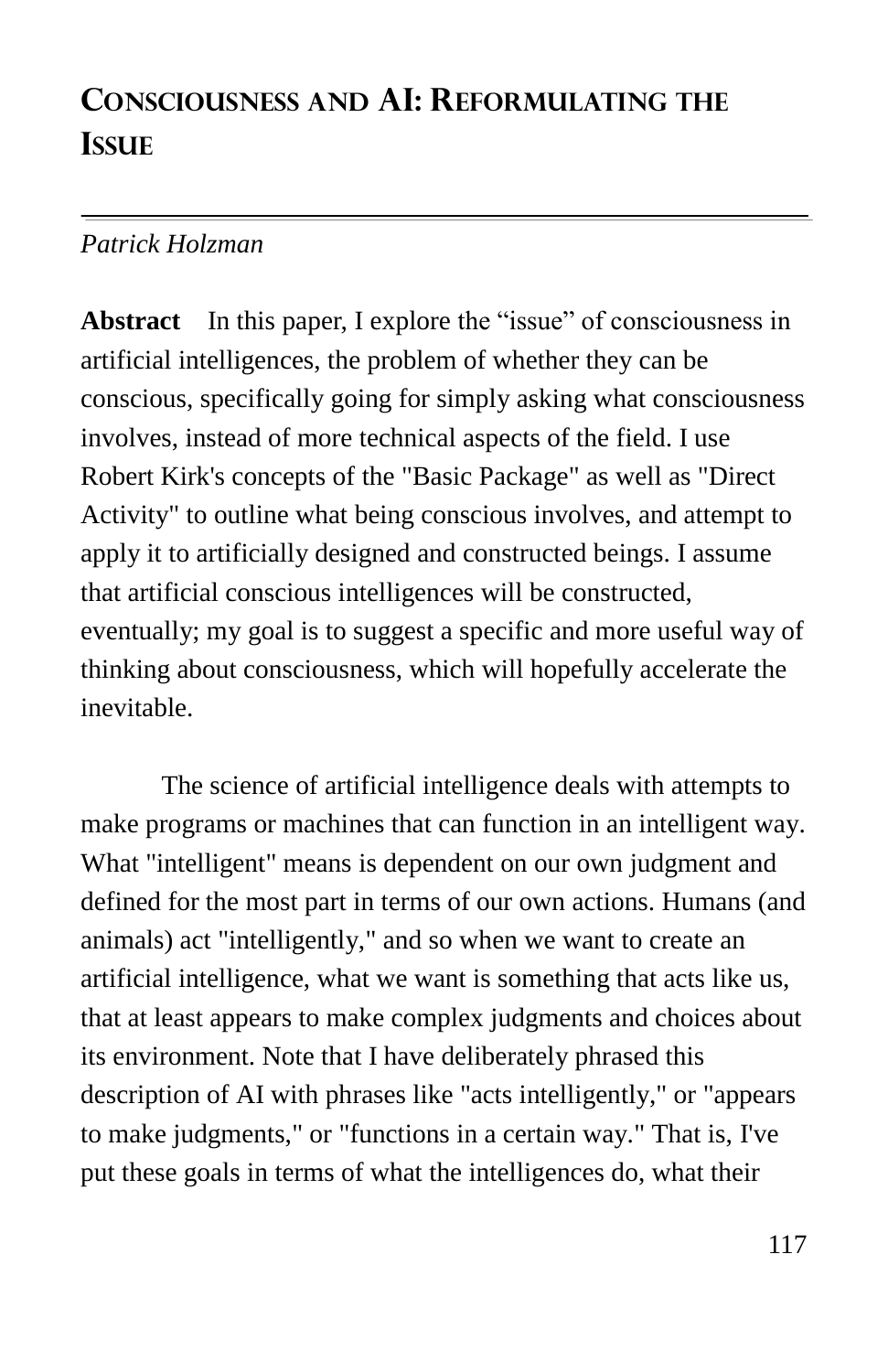behavior is, without any mention of their internal structure, and in doing so l leave open the question of consciousness and the "mind."

From my fairly limited understanding of the perspective of those working with AI, this is entirely reasonable. The goal of engineers working in AI is to create something that acts intelligently. The challenge is the execution, the structure of the program, but the goal itself is purely based on behavior. I might even be so bold as to say that many researchers in AI assume that "consciousness," and rational judgment, whatever these involve, will come out in the wash, around when we get things that can truly act like a person. However, I feel that consciousness should be a goal in itself,<sup>1</sup> and the path to consciousness will involve the amplification of some already existing "bare awareness" or "internal life" found in all systems. I will first talk a bit about the field of artificial intelligence, then consciousness in general (that is, attempt to define what I'm talking about in the first place), then introduce Robert Kirk's idea of the "Basic Package" or the "decider," and then finally his concept of "direct activity" and the "Basic Package Plus" to work out how one could judge whether a thing has consciousness or not. Using these, Kirk constructs a model of consciousness, or at least the salient aspects of consciousness in terms of testing for it. I agree with his views, and ultimately I will conclude that the phenomenal aspect of consciousness is not as important as the ability to make judgments and to actually understand the world.

<sup>&</sup>lt;sup>1</sup> More precisely, I feel that creating an AI that would qualify as one of Kirk's "deciders" is worthwhile as a goal; I think it will be clear why after I describe Kirk's concepts.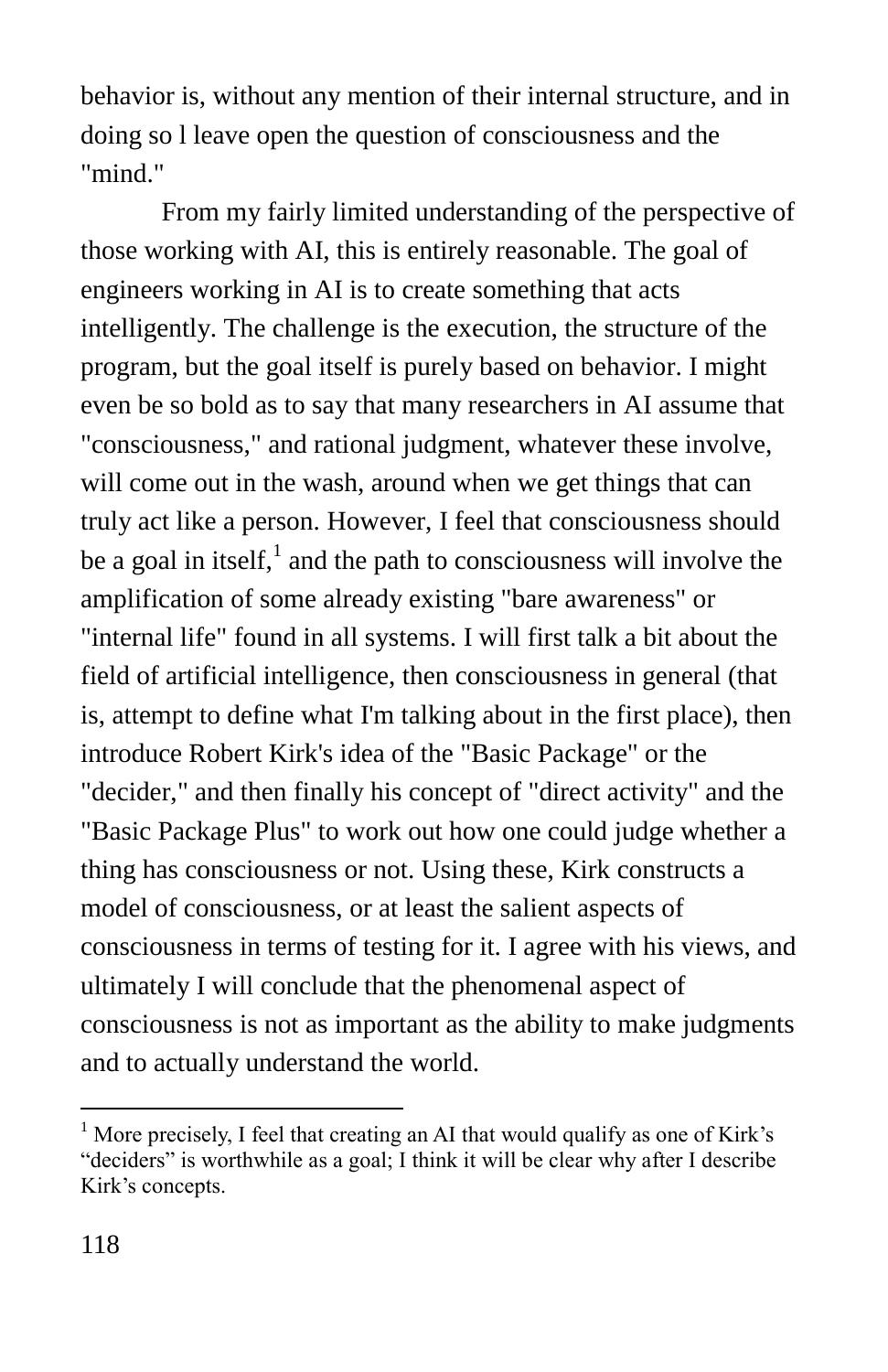The claim "AI researchers don't care about consciousness" is something of a straw man, but I want to dispel even the smallest hint of behaviorism. To be blunt, logical behaviorism, the opinion that all there is to having a mind is acting in a certain way, seems absolutely incomprehensible. In this sort of behaviorism, the statement "he believes that it will rain" is identical with the statement "he carries an umbrella and otherwise acts in certain ways." But this is quite false. Consider a hypothetical table-based system, wherein all conceivable inputs are associated with various outputs: input A at state J causes output X and state K, input B at state M causes output Y and state N, all down a table. Given a long enough table, and a fast enough method to access it, you could have an AI that perfectly replicated a human.<sup>2</sup> However, it seems rather obvious that this would not possess a rational mind, would not analyze the world or make judgments, but instead function purely through reaction.

A behaviorist would say that this is an unfair criticism; such a thing would be impossible to execute. If we were to create a being that acted like a human, and fully like a human, able to react to an indefinite variety of situations, and its hardware was limited to something the size of a human head, then it seems reasonable to assume that such a thing would likely be acting in a complex, rich way, actually having an internal functioning of similar convolution to ours, if likely with a different sort of structure. Phrased this way, behaviorism is much more about practical judgments about the nature of things we could encounter or build. This still misses the

<sup>&</sup>lt;sup>2</sup> I do mean, though, an *extremely* long table, with a great many states and inputs. Essentially the false human's entire life story would count as a single state.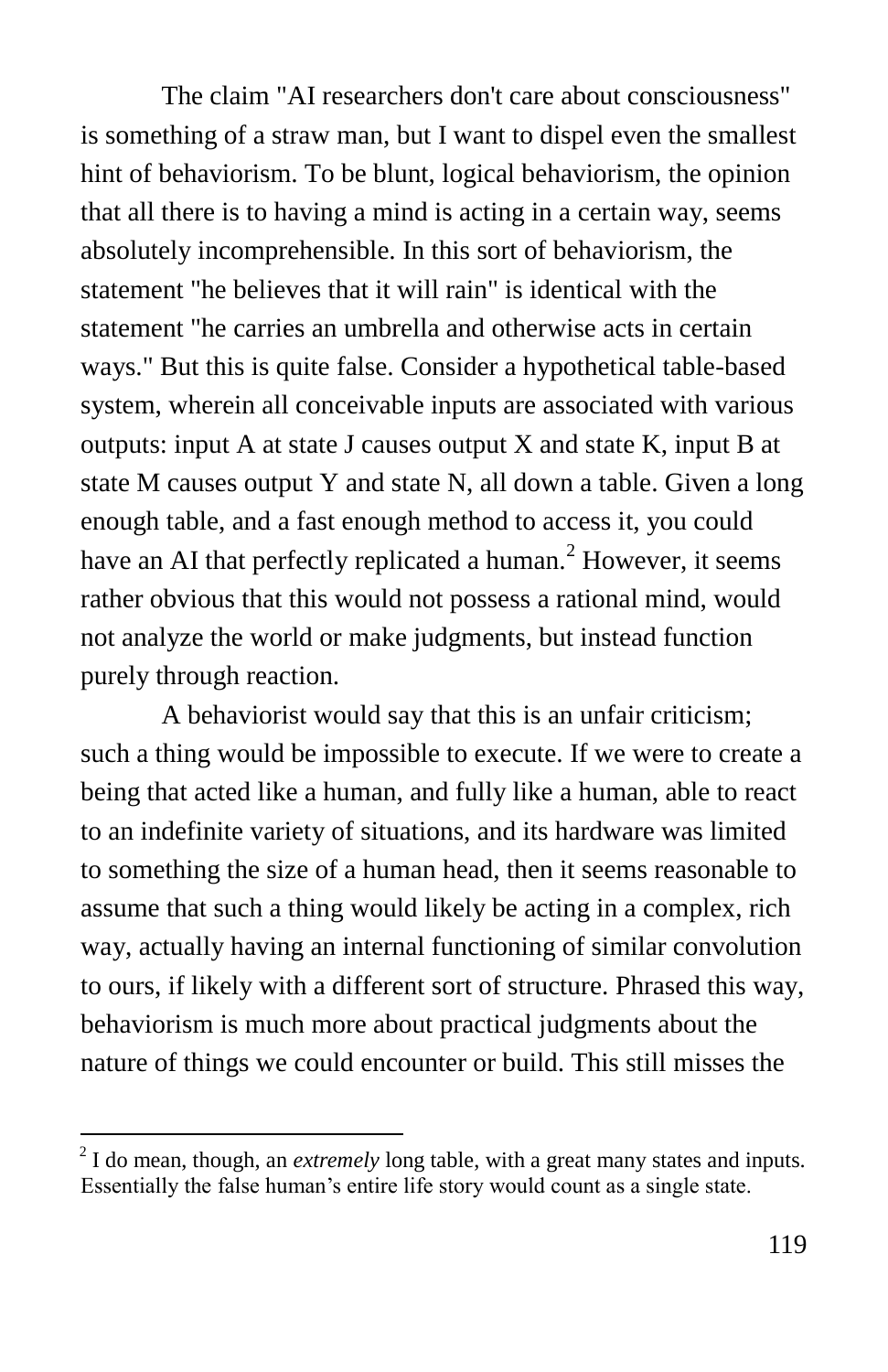point behind asking whether something really possesses a mind or is conscious—unless there is something beyond the material, possession of a mind must line up with some physical state of things. Furthermore, advances in technology may allow us to make astonishingly complex AIs that, nonetheless, will have no true mind.

The goal at the moment is to make programs that solve problems humans are still not very good at, such as traffic control or chess. Generally this is done by formalizing the situation mathematically, then writing a program to manipulate this formalization and find what best fits a certain criteria. It is not that "is efficient" is the criterion, but rather that there is some variable in the formalization that the program attempts to minimize or maximize. Once the formalization is "translated" back into our own understanding of the problem, this variable is identified with efficiency, but a significant part of the work when making the artificial intelligence is this formalization, in determining how best to abstractly represent the problem. Even when researchers attempt to create AIs that learn through something like a "neural net," they must first create a domain within which the AI will function; the problem has changed from solving a certain problem in a certain language, to working out the language and what problem is involved while still using a certain other language.

Here I want to begin to use words like "syntax" and "semantics," but I think doing so would be dangerous—such words have been used many times before and have vague definitions.<sup>3</sup> It

 $3<sup>3</sup>$  I also suspect the way I use these words, or at least what I consider important about them, is different from many others'.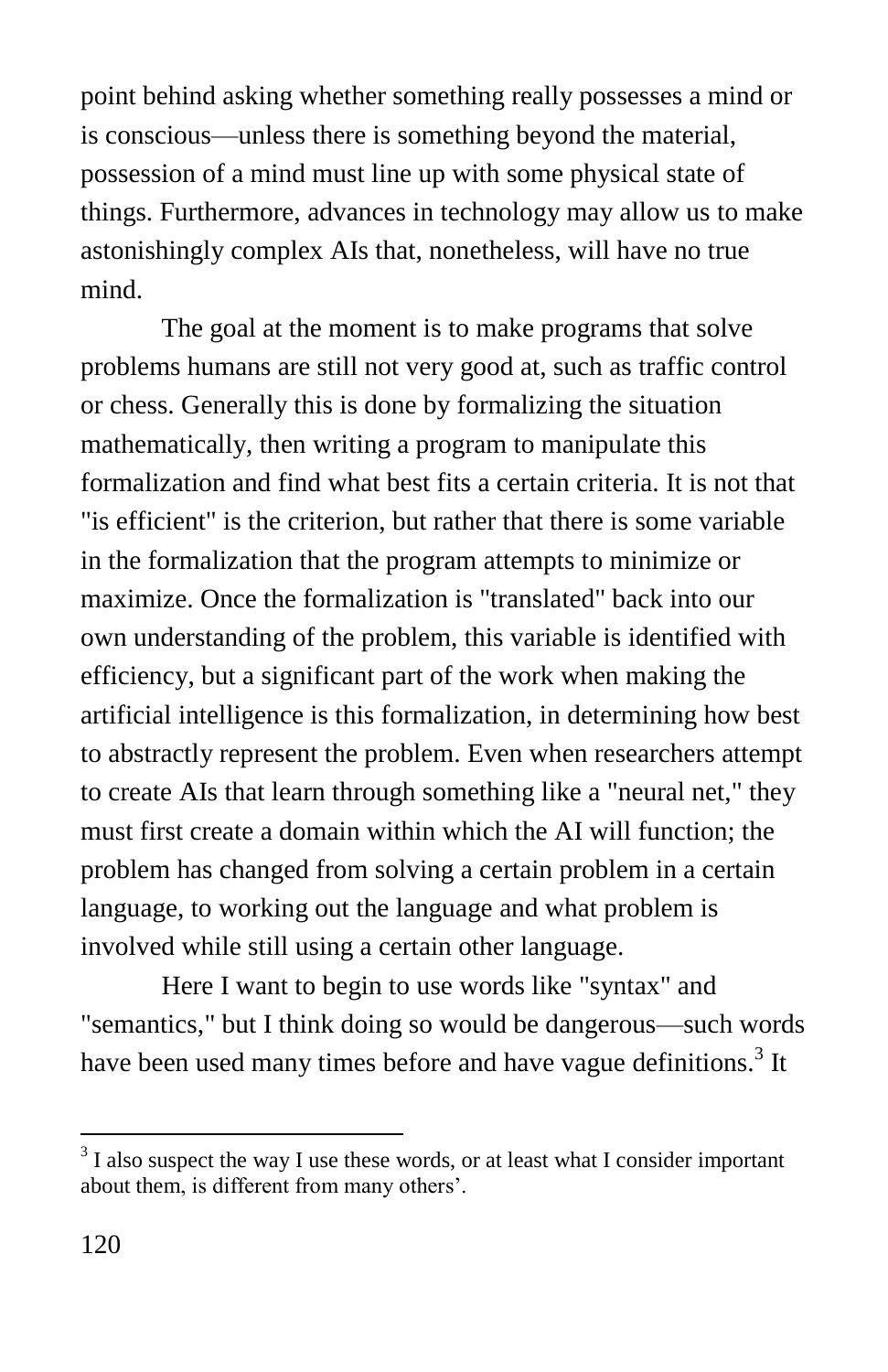might be best to carefully lay out what I'm talking about. When I refer to consciousness, I am to a certain extent going by Nagel's idea of having a "what it's like."<sup>4</sup> My eventual conclusion is, however, that the phenomenal aspect of consciousness, this feel, is not what is valuable. Rather, the value comes in the ability to make judgments about the world; whether our perception is immediate or has no phenomenological aspect is irrelevant. The distinction I'm trying to focus on is one between "consciousness" and "awareness," between "perception" and "sensation." Awareness, sensation, is simply having a first-person perspective from which certain things are experienced, while consciousness, perception, is to have some context, some interpretation of that sensation. Perception is sensation with internal context; consciousness is awareness with actual *meaningful* content. This is a very fuzzy distinction, one that will be better distinguished when I get to Kirk's deciders and the basic package. One possible way to think of it is by the concept of "raw feels," which here would just be sensation. The "raw feels," the sensations, are the raw bits of context-less information that comes into a system, which for some things is then interpreted and becomes perception, becomes conscious. For those things which are not conscious, sensation cause some reflexes to fire, and in this manner they are yet aware.

#### **Terms and Assumptions**

 $\overline{a}$ 

In earlier versions of this paper I freely used "consciousness" when what I meant was "a mind," in this sense of

<sup>4</sup> Nagel, Thomas. 1974. "What Is It Like to Be a Bat?" *The Philosophical Review.* 83 (4): 435-450.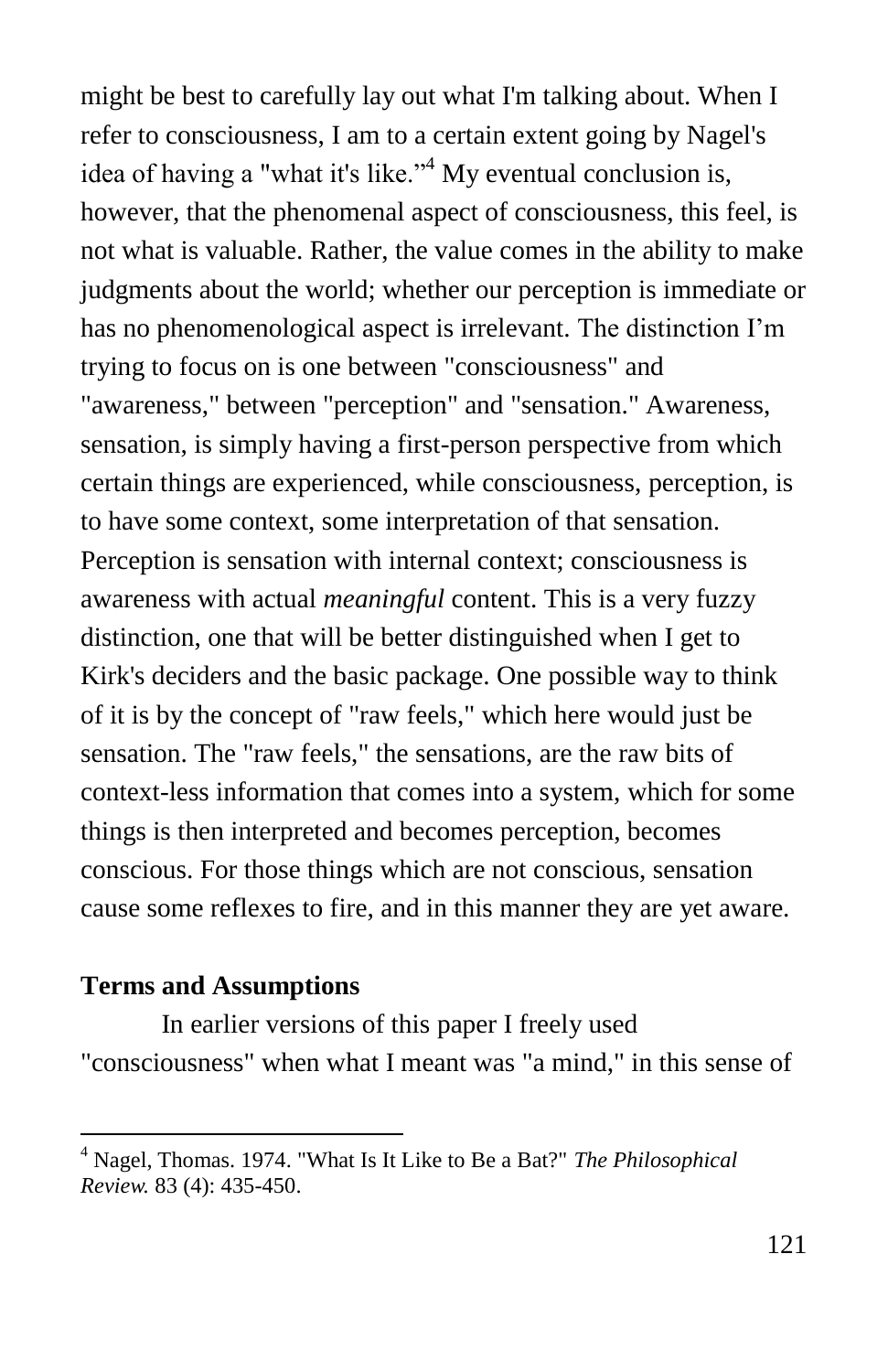"rational and analyzing" that I've been stressing. To jump ahead, the distinction between an unconscious and a conscious mind is, in Kirk's terms, the addition of "direct activity," the fact that for a conscious mind perception is irresistible and happens automatically. Perception of the world directly affects the mind, changing how that being will achieve its goals or what its goals are, with no need to reflect on its body of knowledge. This "direct" activity" is what is entailed by consciousness, the "what it's like." The actual rationality should not be properly referred to as ―consciousness,‖ except in that explicit sense of rationality. That is, we are not discussing "conscious vs. unconscious," but rather "conscious vs. reflexive" or something along those lines.

By "system" I really do mean any sort of system. For the most part I'm talking about complex life-forms, but computer programs, robots, even things like toasters or thermostats count as a "system." The "basic package" and "deciders" will be detailed in more depth later, but essentially a "decider" is something that analyzes information about its environment, forms goals, and then executes those goals. I will say that systems that are deciders have "minds," and "mind" here means "rational, complex mind." "Consciousness" refers to minds or deciders that have direct activity, Kirk's "basic package plus." Unfortunately, I do not have a simple term for systems that are not deciders that still have direct activity. I think they could be called "non-rational sensing systems."

I will go ahead and assume there is nothing beyond our physical bodies at work when we speak of the mind. Our brains do things, and this activity, from a different perspective, is called "mind." Brain activity does not "produce" minds over and above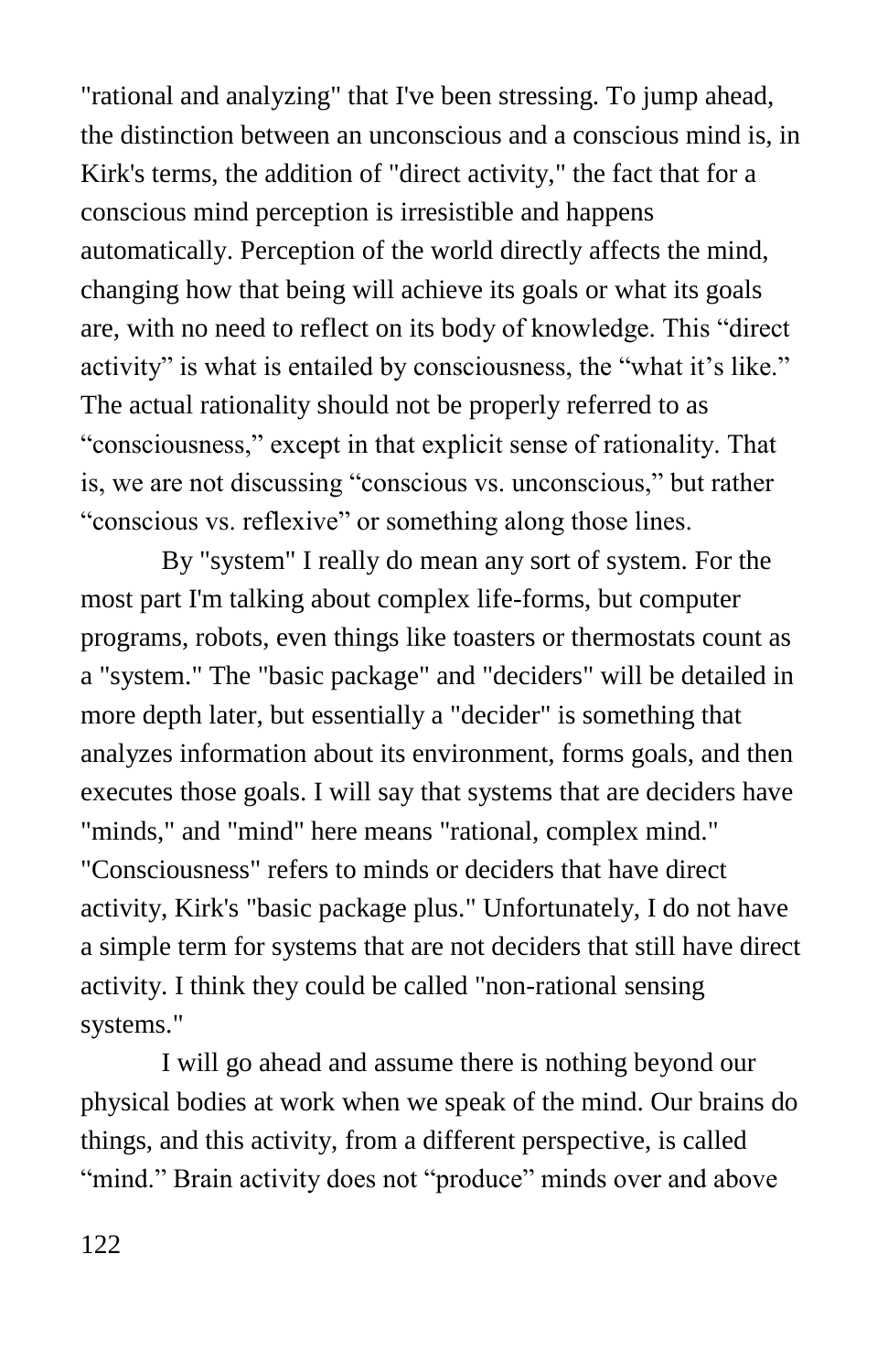the brain, they is not "caused" by that activity. Rather, the activity in the brain somehow is the activity in the mind. You could not have a human brain functioning the way it does without also having a mind. This is not a contingent fact, but rather a fact about the sort of activity that occurs in the brain, that it is also conscious mental activity, when viewed from the inside. I take this as a matter of faith, and feel no need to defend this. It seems for the most part obvious, and, honestly, not that interesting.

I will also assume that consciousness is an interesting and worthy topic of discussion. There is something that it is to be conscious; you and I can feel it just by thinking. This needs to be acknowledged, and explored. Finally, I will also assume that the mind could best be described as "activity within the brain when viewed from a different perspective." Searle gives this formulation: ―Mental phenomena are caused by neurophysiological processes in the brain and are themselves features of the brain."<sup>5</sup> I would agree, with a caveat about the exact use of language. I want to stress that the mind is not "caused" by the brain, but is the brain; I think I mean the same as Searle, but that I am insisting on a certain language. Searle talks about the mind being an emergent property of the brain, in the same way that wetness is an emergent property of H2O. Now, is wetness "caused" by the H2O? Not exactly, not in the same sense that a rock causes a window to shatter. H2O does not "produce" wetness, but rather it is wet, in sufficient quantities. "Produce" and "cause" evoke to me feelings of "extrude" and "impart," not "possess." However, if we are to say that the brain "causes" the mind in the same way that H2O "causes" wetness,

 5 John R. Searle, *The Rediscovery of the Mind* (Cambridge: MIT, 1992, 1.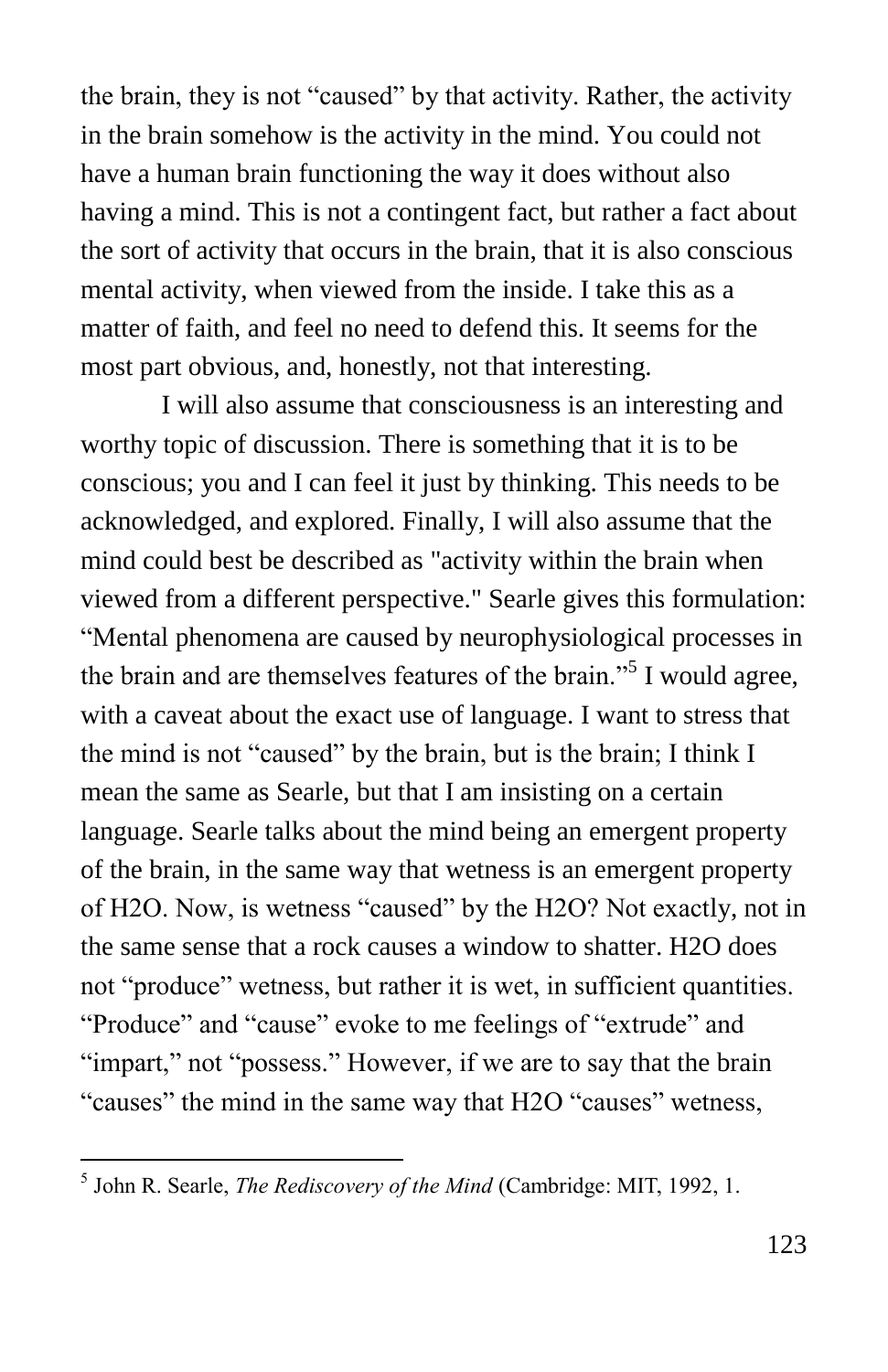then it's quite fine. Indeed, the other half of his formulation is that mental phenomena "are themselves features of the brain." Although I've focused on just this example, I think similar sorts of situations abound and are what actually make up many of the apparent differences among various theories.

What is tenuous, and interesting, is the use of "from a different perspective," when saying what the mind is. An objection can be raised that this physicalist explanation does not account for all aspects of the mental, that there is an "explanatory gap." Nagel's Bat<sup>6</sup> and Jackson's Mary<sup>7</sup> are paradigmatic thought experiments/arguments for this "internal perspective." The explanatory gap implies that knowledge of the physical world will not give you the knowledge of "what it's like." However, for now I am not focused so much on *what* it is like to be something, but rather *whether* there is a "what it's like" for any specific thing. I suspect there is a "what it's like" to be a cat, and that there is not a "what it's like" to be a rock, and furthermore that we can tell this empirically, and where the line is, just from physical facts. Even if physical facts can't tell *what* it is like, they can still tell *whether* there is a "what it's like." It is interesting to pursue whether we can tell "what it's like" to be something, and I will do so, somewhat, but the difficulties we have in doing so do not change our knowledge that there is a "what it's like" to be something.

<sup>6</sup> Thomas Nagel, "What is it like to be a bat?" (*Philosophical Review,* 1974).

<sup>7</sup> Frank Jackson, "What Mary didn't know" (*Journal of Philosophy,* 1986). I'm going to assume some familiarity with both of these.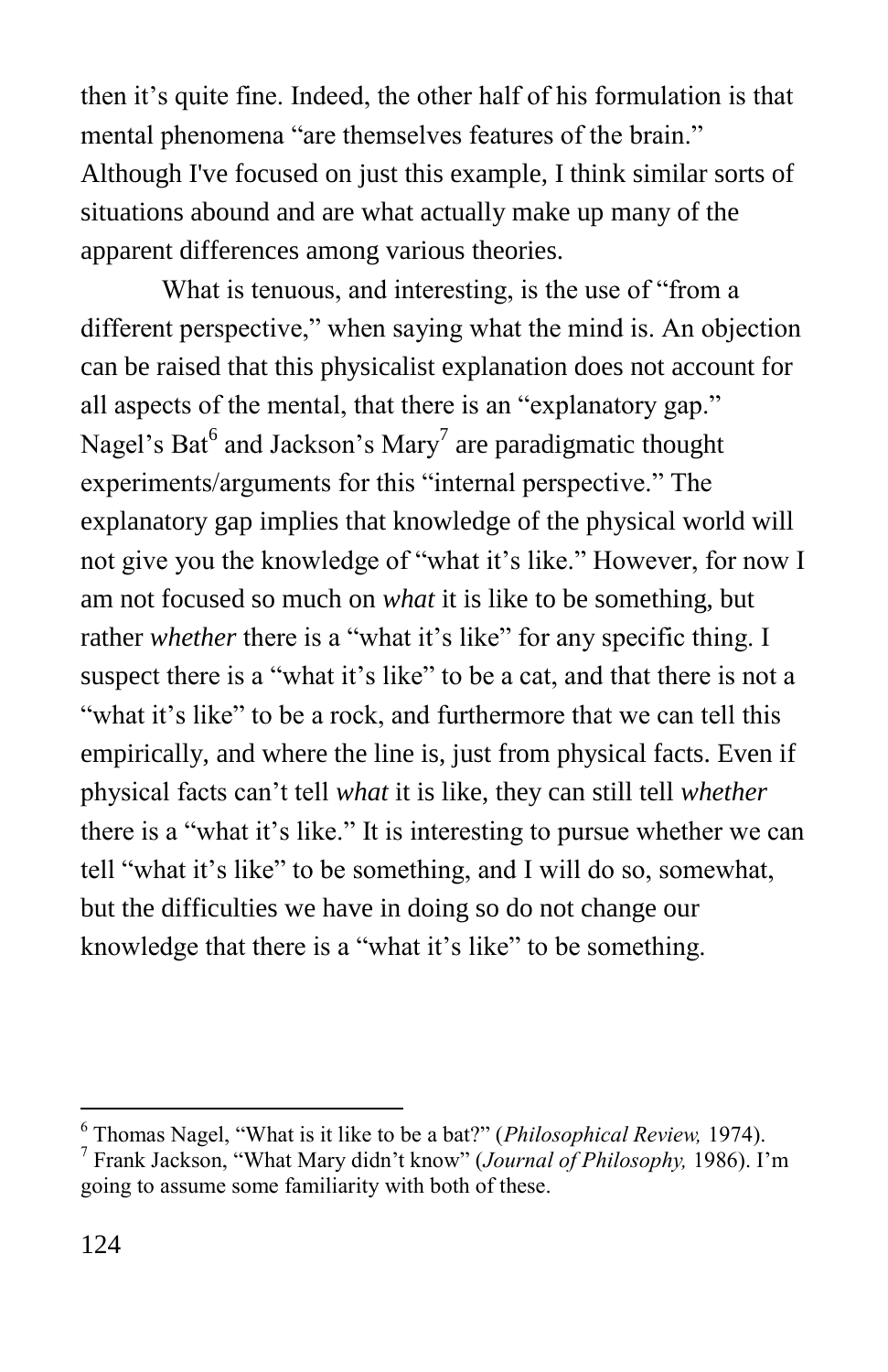#### **Brain/Mind Identity**

 $\overline{a}$ 

Before I get much farther, it may be valuable for me to clarify my position, especially towards mind/brain identity. The Stanford Encyclopedia of Philosophy states "The identity theory of mind holds that states and processes of the mind are identical to states and processes of the brain. [. . .] Consider an experience of pain, or of seeing something, or of having a mental image. The identity theory of mind is to the effect that these experiences just *are* brain processes, not merely *correlated with* brain processes."<sup>8</sup> On my view, there are two ways you can interpret this in terms of AIs possessing minds. One way is to say that, obviously, an AI cannot have a mind, as minds are identical to brains and thus nonbrain possessing AIs will not possess minds. The other way, my way, is to say that AIs can quite easily possess minds, just minds that are very unlike our own, as their brains are unlike our own, *in structure*. What is the mind in the brain is the brain's structure the mind is not a non-physical object whose parts can be identified with the parts of the physical object of the brain, but rather the organizational relations of the mind are identified with the relations in the brain. The mind is already nothing more than a set of relations; what the mind is identical with in the brain is those relations of the parts of the brain.

The sort of identity theory I agree with is an odd sort of token-token identity. A token of some activity in the brain is identical with a token of some activity of the mind. Types of tokens in the mind are defined in terms of behavior and similar

<sup>&</sup>lt;sup>8</sup> J. J. C. Smart, "The Identity Theory of Mind" (*The Stanford Encyclopedia of Philosophy*, 2008).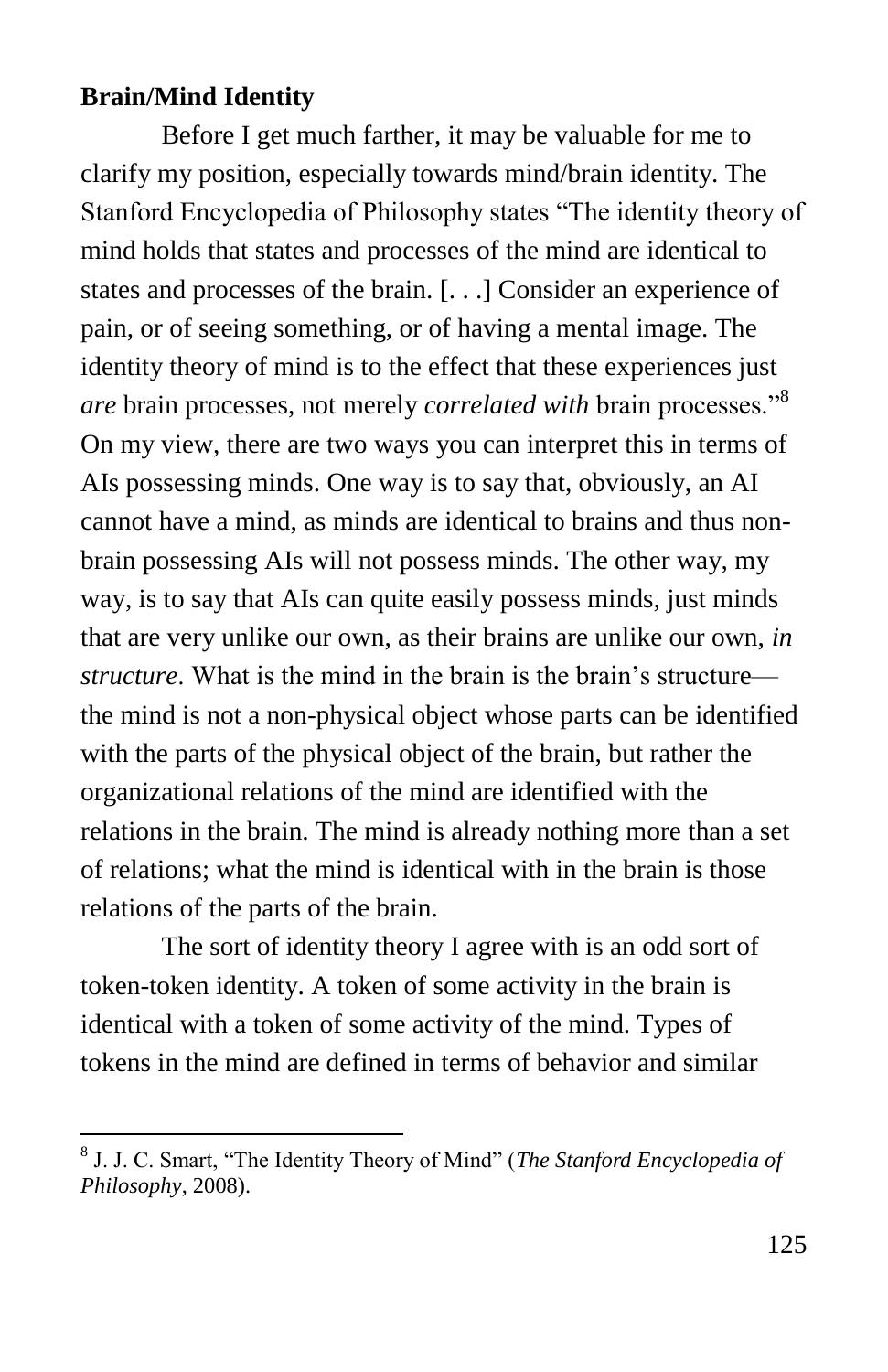phenomenological characteristics, and those tokens in the brain have similarities as well, but the link of types of mental tokens to types of physical tokens are on account of the linkage of the tokens themselves. "Pain is identical to c-fiber firing" does not mean that a being with no c-fibers cannot feel pain. Rather, individual tokens of pain in humans are found to link to tokens of c-fiber firing, but the link between pain and c-fiber firing *in general* is only on account of the commonality of the tokens of pain. In a being without c-fibers that still feels pain, such as a robot, we could say "pain is identical to a red wire firing," or whatever the case is.

Obviously this leaves the question of whether the pain in the robot is the same as the pain in us. I feel it is not, unless we've made an effort to make a robot with the same physical and mental structure as us, but I still feel that it is reasonable to say it has pain, as long as it has connections to its physical body that induce unpleasant sensations in it and that serve a similar role as pain in us.; "unpleasant" will be dependent on whatever reward mechanisms we design it to have. If a robot is has a mind, has a way of forming goals, some of which include the preservation of itself, has ways of gathering information about damage to its body, and has some sort of unavoidable phenomenological sensation that carries this information to its mind which encourages it to avoid that damage, then it has sensations that can be usefully called "pain." It may not be pain *like ours*, but it is no *less* pain that ours is.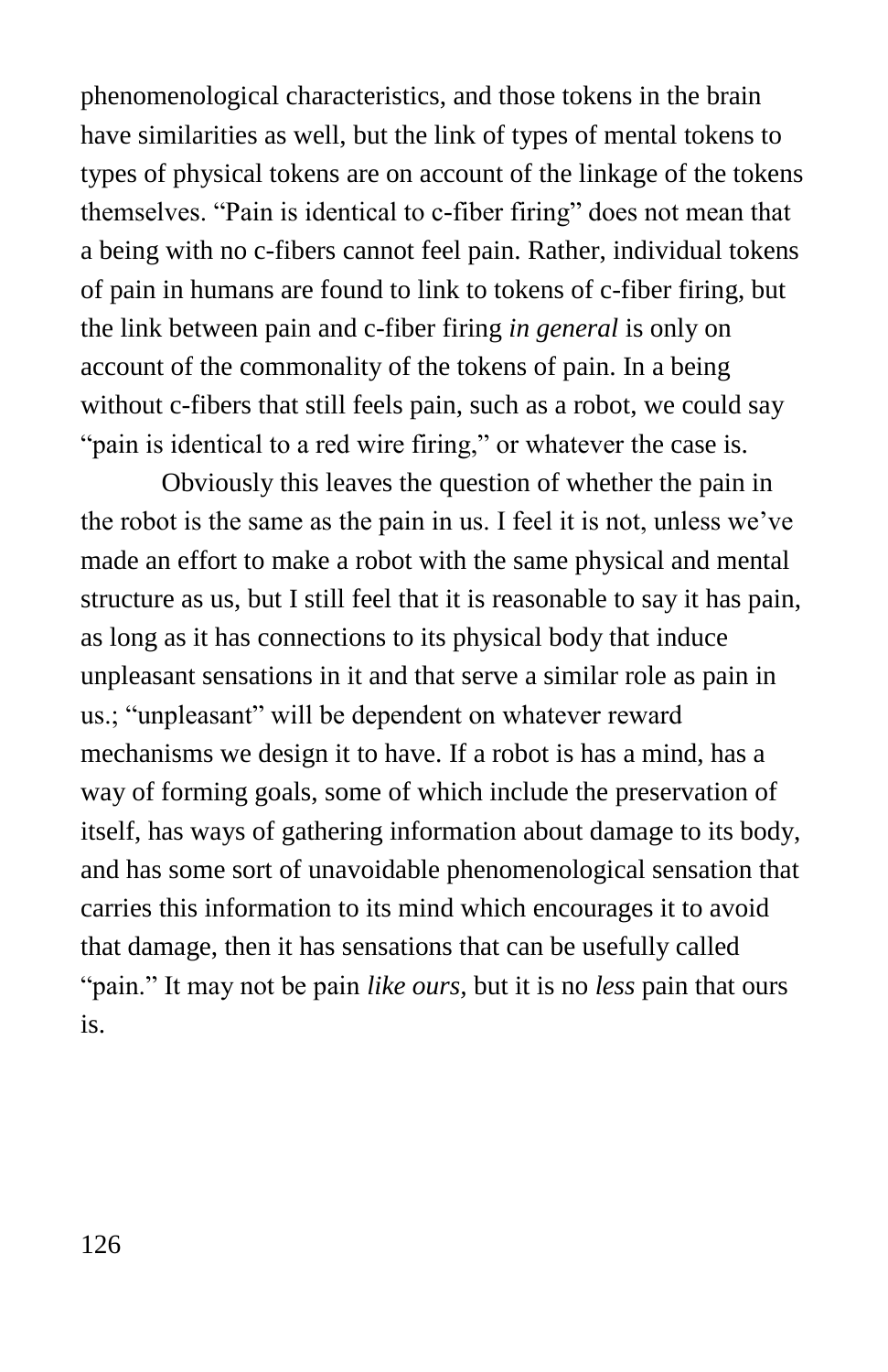# **Kirk's Basic Package**<sup>9</sup>

 $\overline{a}$ 

In order to deal with things like consciousness, or the mind, or the idea of an "internal perspective," you need fairly strong definitions, or at least reasonably clear guidelines of what will constitute such things. Instead of trying to form yet another new framework, I've decided to use Robert Kirk's ideas of the "basic package," and "deciders," as well as his "direct activity," because the entire system seems to be the most reasonable and acceptable one I've read yet. A decider is something that makes judgments about the world, analyzes it, and forms goals and what it sees as the most appropriate paths to those goals. This is in contrast with systems that act purely on reflex, and Kirk uses this contrast extensively to lay out what he means by a "decider." An example of a general reflex system would be a clam, which shuts its shell when exposed to certain sensations. It is important to remember the distinction I tried to make between consciousness and a "mind"—a conscious mind is a mind with this direct activity, but a system does not need to have a full rational mind to have direct activity. A clam still has sensation, and an internal perspective, despite not having the full, rich consciousness it would possess with the basic package. What Kirk focuses on is "perception," which refers to sensation in a system that can learn, and which is an integrated part of a conscious mind. Fully conscious systems are partially defined by perceiving their environment and learning

 $9$  Kirk uses the concept of the "basic package" extensively. It is developed through chapter 6, and put forward on p. 89-96, and throughout the rest. The concepts of various sorts of reflex systems, and deciders, are developed first, through p. 77-89. The discussion of sensation and consciousness is from p. 58- 61, as well as p. 92-94.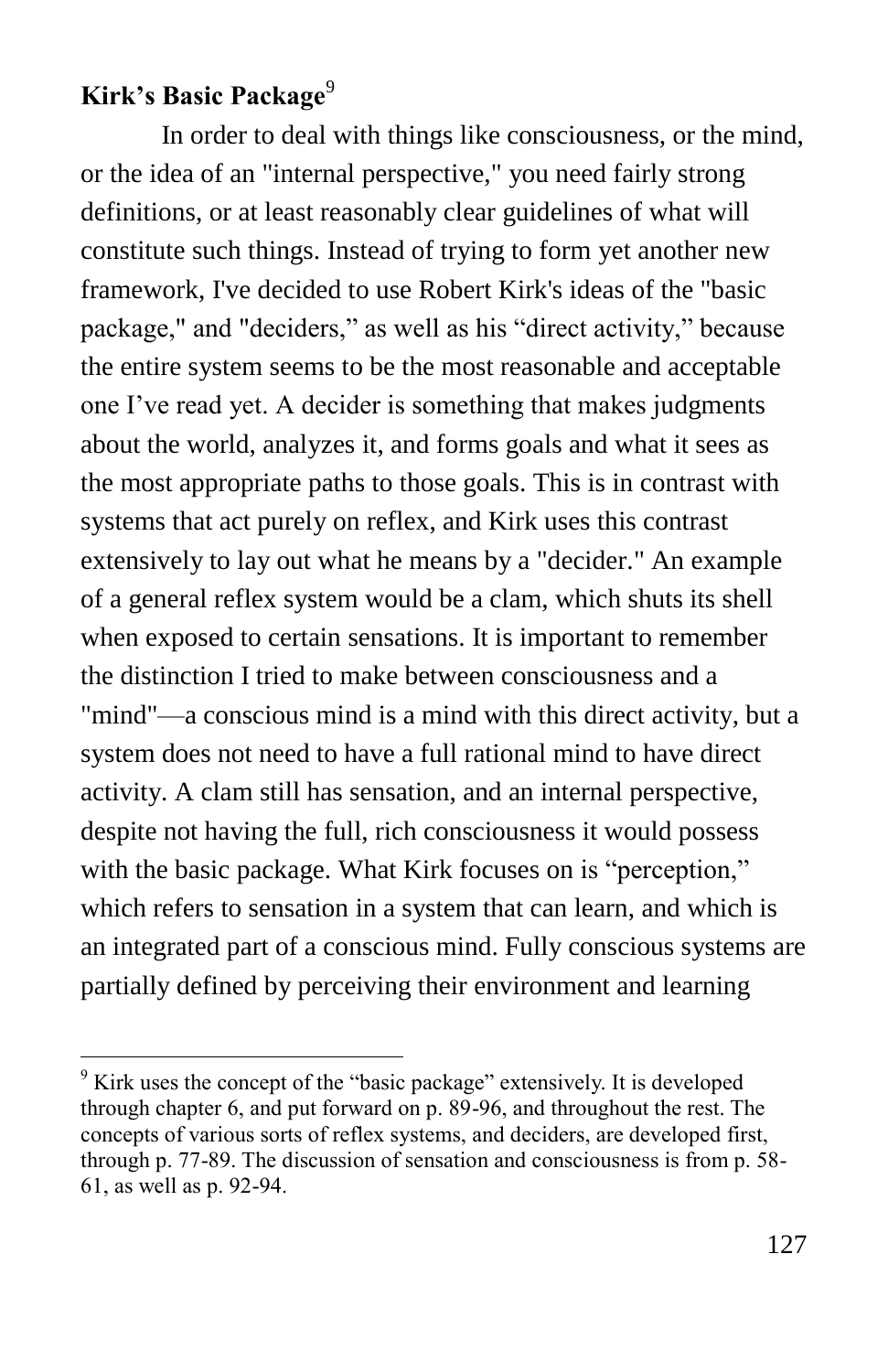from their perceptions; similarly, perception is only perception in the sense that the system can do something consciously with the information, instead of having the sensation just cause a reflex.

By Kirk's view, there is a succession of increasingly rich reflex systems. Initially, there is the "pure reflex system," such as a clam. These are systems with hardwired responses to stimuli, which are genetic (for biological systems) and cannot be altered by the system itself, nor are they designed to be altered by the external world. The "road to the decider" is not simply a matter of increasing complexity—a complex organism like an oyster is just as much a pure reflex system as a protozoon, although biological organisms with greater complexity are generally partially that way to allow for more complex responses. There are then "pure reflex" systems with acquired stimuli," where there is a slight amount of room for new responses to develop, and "built in triggered reflex systems," wherein certain stimuli open up subsections of the list of responses, which themselves otherwise stay inactive. Finally, just before we cross the threshold into the deciders, are "triggered" reflex systems with acquired conditions." Kirk's example is the dragonfly, which learns to have a specific nest, but for whom that learning process is automatically set up to happen. That is, the dragonfly does not decide "this is where I'll set my perch," but rather certain conditions cause the variable "perch" to get permanently filled in, which then gets plugged into the triggered reflex system.

The threshold between this and the decider is the capacity of "monitoring and controlling the responses," and is the important part Kirk as emphasizes: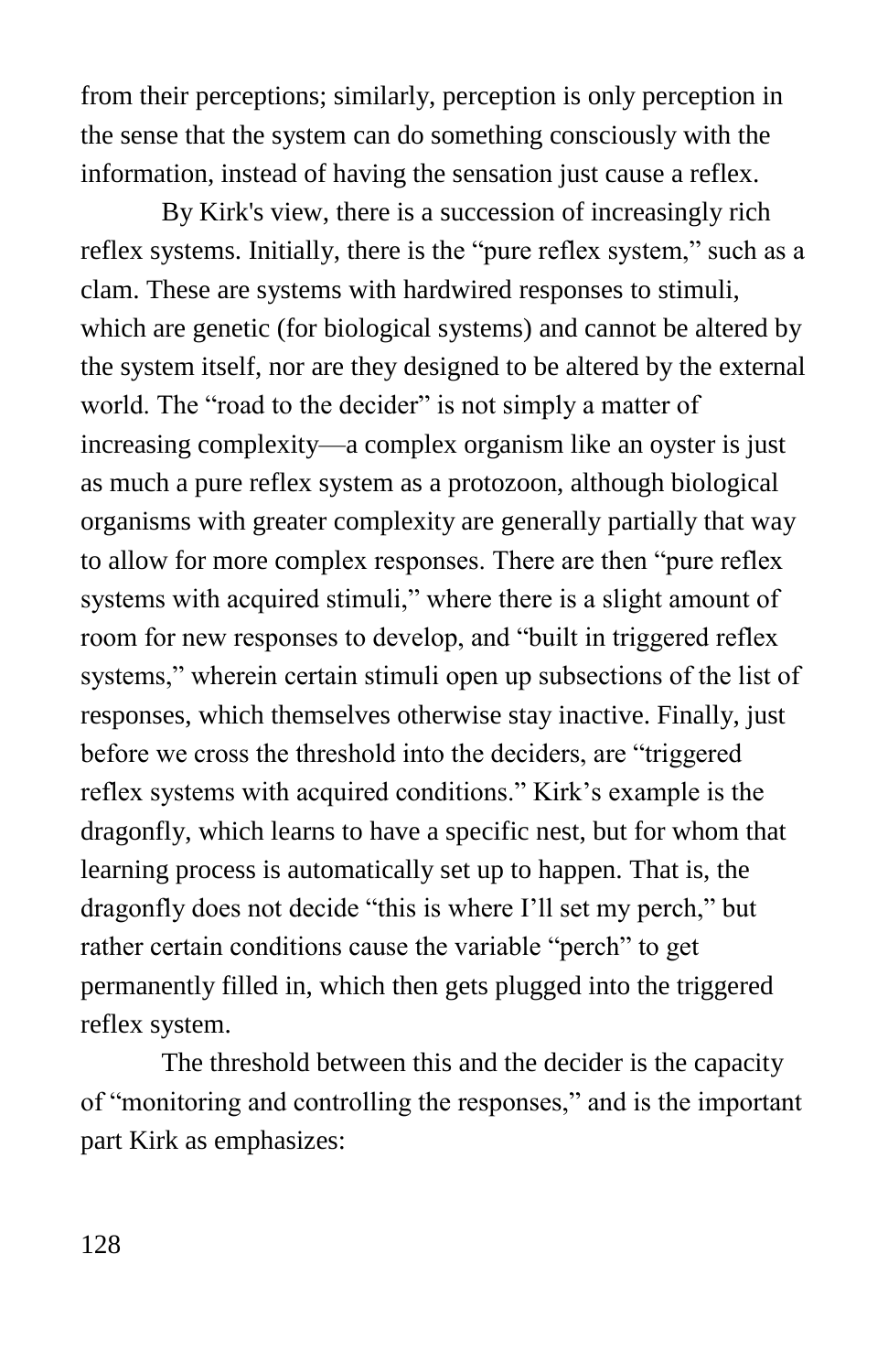We have reached a highly significant watershed. For a system to monitor and modify its own behaviour involves a major break with the reflex pattern. Monitoring and modifying must involve not only the organism's being able to perceive its own behaviour, or at least the effects of its behaviour on its environment, but also to adjust its behaviour in ways appropriate to its goals. That requires it to be able to control its own behaviour on the basis of its information, in a way that none of the types of systems so far considered is capable of. [. . .] It seems probable that what we can conveniently refer to as ‗monitoring', modifying', and ‗controlling' are highly complex processes, capable of being realized to a greater or lesser degree, at different levels of organization in the system as a whole, and in an indefinitely wide range of possible internal structural patterns.<sup>10</sup>

He further says that what is important is the *integration* of all these processes. There is no requirement of how these processes must be executed, just that there are capabilities. To be a decider, to have the "basic package," is for something to be able to—

- (i) *Initiate and control* its own behavior on the basis of incoming and retained information: information that it can use;
- (ii) *Acquire and retain information* about its environment;
- (iii) *Interpret* information;
- (iv) *Assess its situation*;

 $\overline{a}$ 

(v) *Choose* between alternative courses of action on the basis

<sup>10</sup> Robert Kirk, *Zombies and Consciousness* (New York: Oxford, 2005), 87.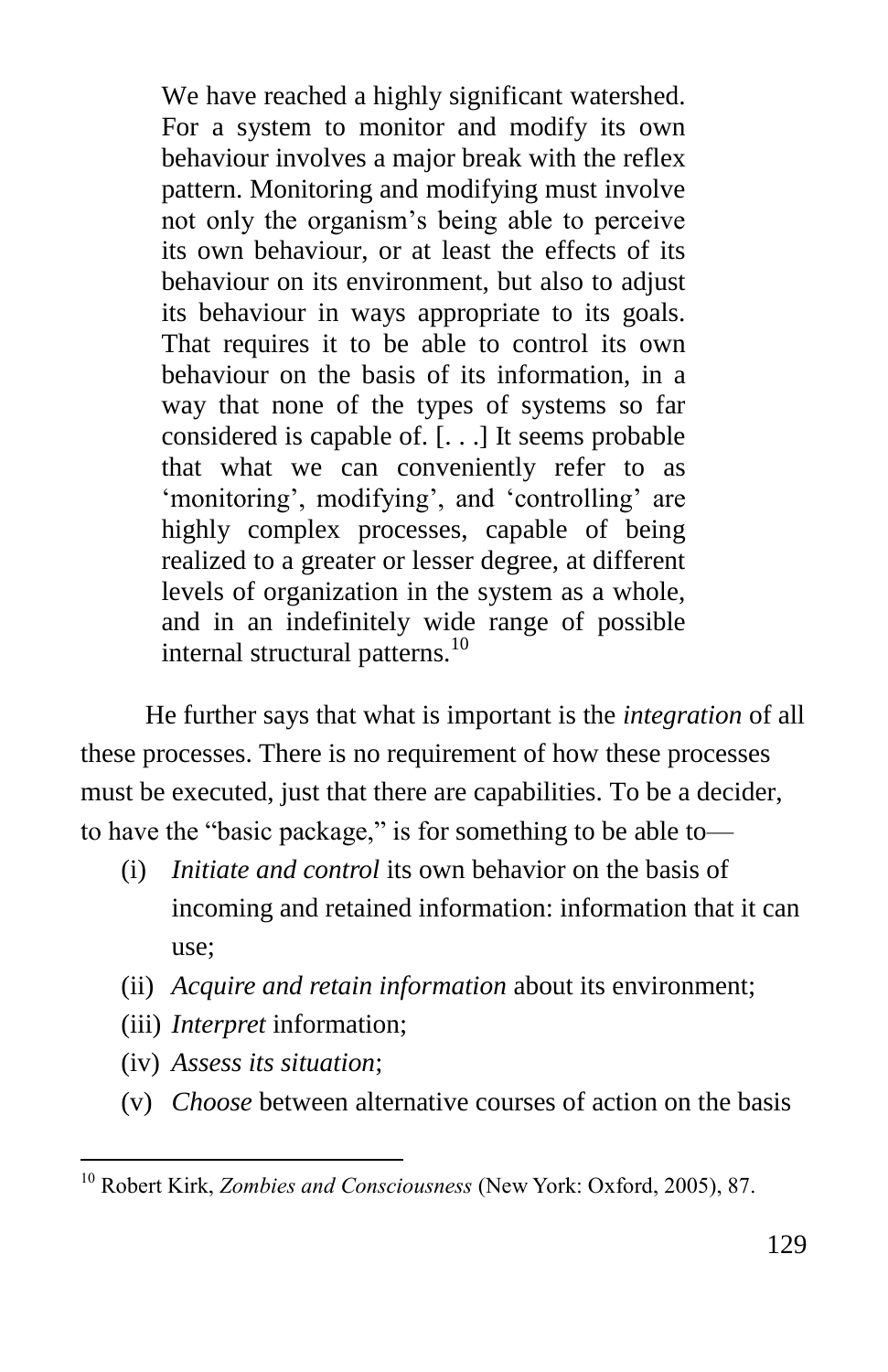of retained and incoming information (equivalently, it can *decide* on a particular course of action); and

(vi) *Have goals.*

Moreover, all of these must be unified and integrated.

It's possible that a thing could have faculties similar to some of these, but to have these fully they must be all present and interrelated. Put another way, it makes no sense to talk of "goals" without something being able to acquire and interpret information, or to choose between various actions, nor does it make sense to talk about controlling behavior unless a thing has goals, or interpreting or assessing information unless it's going to be put to a use, to a choice. A thing can "sort of" interpret information, a thermometer for example, but it will not be doing so for itself. This again has a great deal to do with perception, which is just sensation that conveys information, that a decider can then act upon. Sheer sensation, experience, can be found in the simple reflex systems, without there being any understanding or perception, despite there often being some apparently intelligent reaction. This relates back to Kirk's definition of perception—sensation that conveys information, that a decider can then act upon. Sheer sensation, experience, can be found in the simple reflex systems, without there being any understanding or perception, despite there being reaction, often seemingly intelligent reaction.

Bringing this back to the subject of artificial intelligence, what we deal with when we have seemingly intelligent systems is instead this very bare pure reflex system. Kirk will freely admit that he does not know enough of the subject of animal neurology to give clear examples of each sort of reflex system. Similarly, I will say that I am not sufficiently familiar with the programming of AI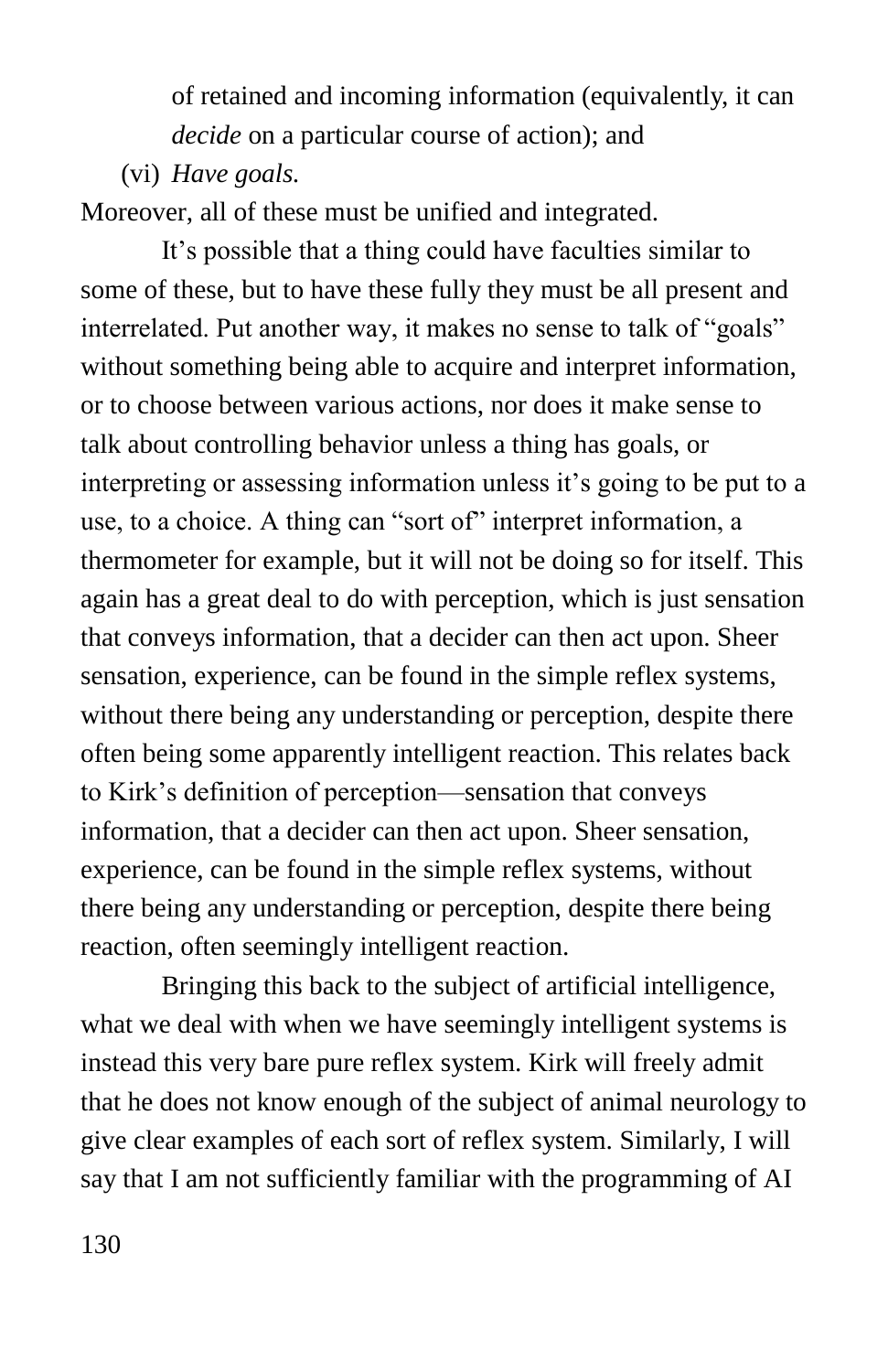to say what sort of system any one example is. However, by my earlier outline of an AI, what we currently have is often still a very simple sort of reflex system. Even the "learning systems" are likely only so-called "triggered reflex systems with acquired conditions," where certain approaches to learning are acquired, but are still within the reflexive framework set up beforehand by the programmer. It is entirely possible, though, that I am wrong here, and that what is causing me to hesitate is something else.

# **Direct Activity**<sup>11</sup>

 $\overline{a}$ 

In Kirk's view, the basic package is not sufficient for phenomenal consciousness. What is also needed is "direct" activity," or the direct action of sensation on the creature's decision-making process. We all experience direct activity, when any sort of sensation comes our way, because we cannot help but sense it. Initially it's difficult to even understand what Kirk means by direct activity, because it's unclear what the alternative would be. The simplest example of information gained indirectly is subliminal information—when we do sense something, and file it away somehow, but do not notice it and actually perceive it at the time. The information has been acquired, and can be used to alter our goals or our methods, but in order to do so we must indirectly access them after the fact. Kirk stresses instantaneity and priority in direct activity. The perceptual information is instantly available to an organism, and it also holds priority, immediately changing our goals and choices about the world.

<sup>&</sup>lt;sup>11</sup> Another important concept, direct activity is detailed in Chapter 9 of *Zombies*, pp. 140-163.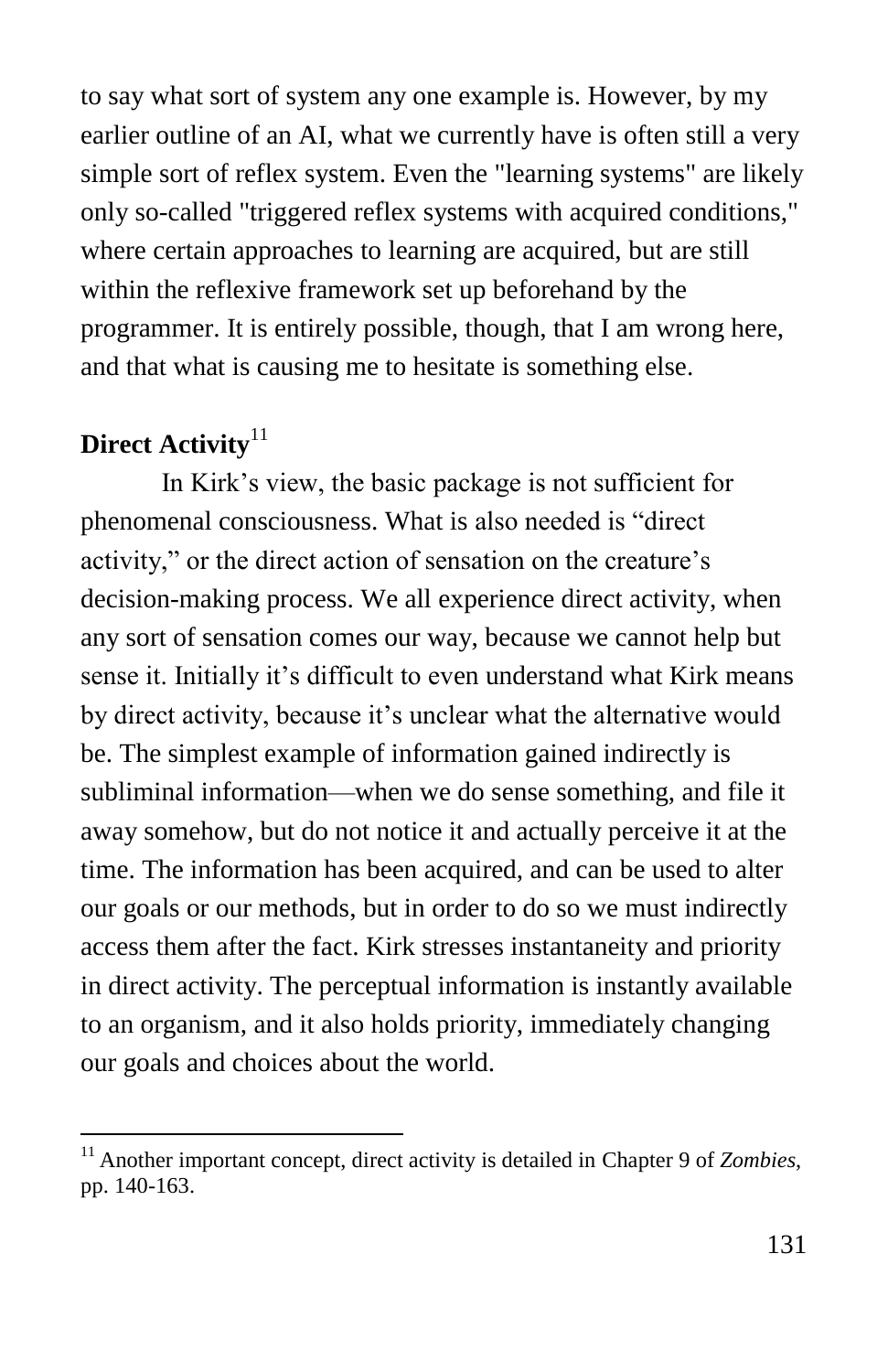He uses what he calls a "rabbitoid" as an example,  $^{12}$  stating that a "rabbitoid" is like a rabbit in all ways, except that sensory information does not act on it directly, but through some other method. It is difficult to imagine how this would work, but a possibility would be that the rabbitoid constantly queries its store of knowledge. When a fox comes up from behind a hill, the rabbitoid notices a second later during its regular "scan" of its knowledge base, and then bounds away, relying on its stored model of the environment to navigate. A conscious rabbit has an advantage over a non-conscious rabbitoid in that it will automatically notice changes in its environment, and will be able to alter its immediate goals accordingly, while the rabbitoid would always have some sort of delay in action. The very best that a rabbitoid could do, would be to constantly re-scan its knowledge multiple times per second. This distinction still holds if you assume that rabbits do not possess full rational minds; the reflex system possessed by a rabbitoid would still function better if information about the environment directly affected its system instead of it needing to constantly retrieve stored information about the world.

## **The Red Herring of Thought**

I want to interject a bit about conscious *thought*, and then about bats, before returning to consciousness. Thought is often considered a very important aspect of being human, and seems conflated with consciousness itself. But what happens when we think? One might say, we become aware of what's going on in our

 $12$  Ibid. pp. 142.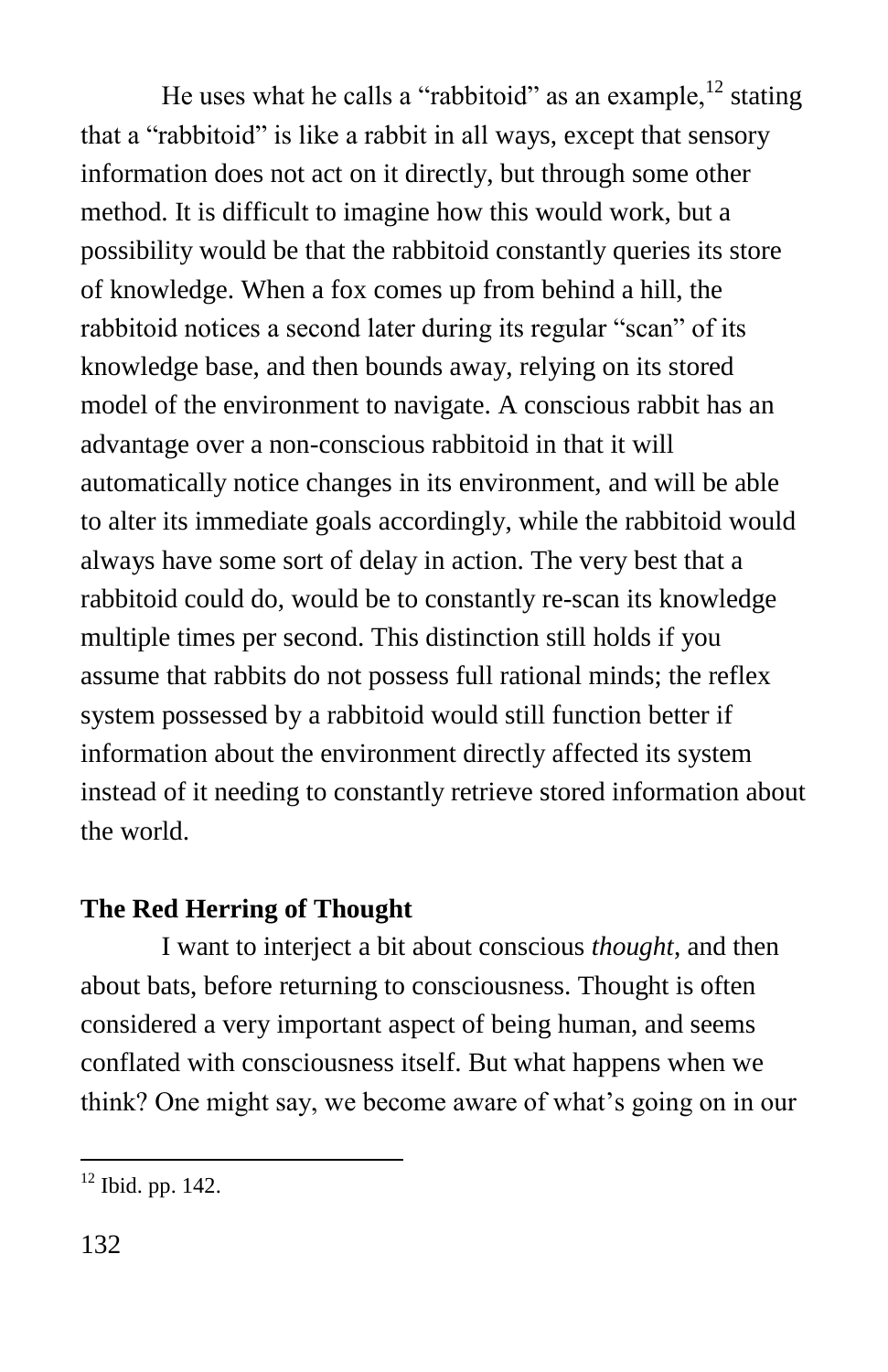mind, that we "look inside." I think there's a problem with this, that our everyday sensation of thought and introspection is too naïve, and problematic. Imagine this extremely simplified and kind of silly picture of the mind, gained (of course) from introspection: there is a sort of "black box," in which all mental activity occurs.

This box takes certain inputs, many of which are "conscious," although some are not, and produces various outputs. These outputs include motion, activity, and speech, but (here is the point) also include "thought," which is nothing more than aborted speech and self-produced



sensation, re-routed back into the box. On only part of the "edge of the box" is the "membrane of consciousness." In terms of this metaphor, things are conscious only as a result of passing through this membrane. Our knowledge of our mental activity is known only so far as we produce thoughts that are then reintroduced into consciousness. The activity within the black box is completely unknowable, and can only be inferred from the thoughts produced.

This is a very flawed picture. Consciousness is not a membrane, there is not a line when things "become conscious" in the brain. However, the salient point is that introspection is not directly accessing or monitoring our mental processes. Instead, thought is output that is reintroduced back into the system. This is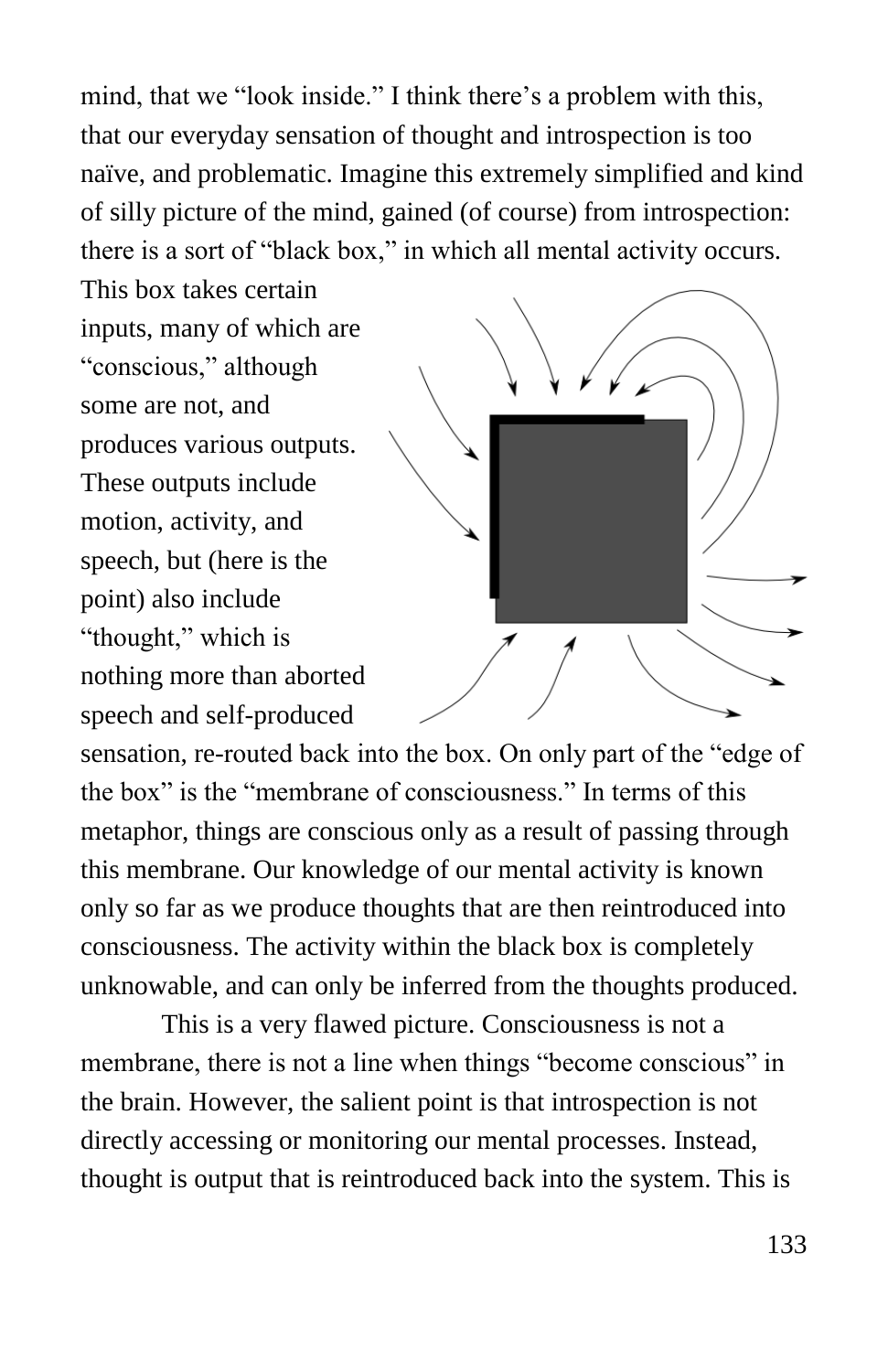also flawed in that the reintroduction likely does not happen all at the same level—it would be better to imagine the circular arrows happening within the box, making loops of various sizes. But again, the point is that thought is activity re-routed, not the brain actively looking at itself.

This seems like it would be efficient, more than growing some specialized "introspection" capability. If the brain has taken the time to create systems dedicated to processing, say, language, it makes sense that when we think in terms of language we simply route the output of our thoughts, as if we were speaking, back into the language processing bits, using the same hardware we'd use if we were hearing, instead of developing a new system to "monitor" our thoughts. Similarly, at earlier stages, our ability to remember and imagine things significantly overlaps with our capacity to sense things, and so it seems reasonable that instead of developing a new "imagination" capacity, we rather develop the ability to stimulate those systems dedicated to dealing with perception. This also explains the sensation of thought, why it actually has a "sound," instead of just being abstract activity.

### **So, What is it Like to be a Bat?**

I assume a bat has sensation, and also consciousness. What I mean is, there is something it is "like" to be a bat. Perhaps it doesn't have active thought, but it makes decisions, and its actions are complex and nuanced, reasoned. Nagel asked what it is like to be a bat; he, and others, concluded that we cannot know, that the life of a bat is fundamentally alien to us.

But at least attempt to imagine what being a bat is like. The problem, initially, and as Nagel stresses, seems to be echolocation,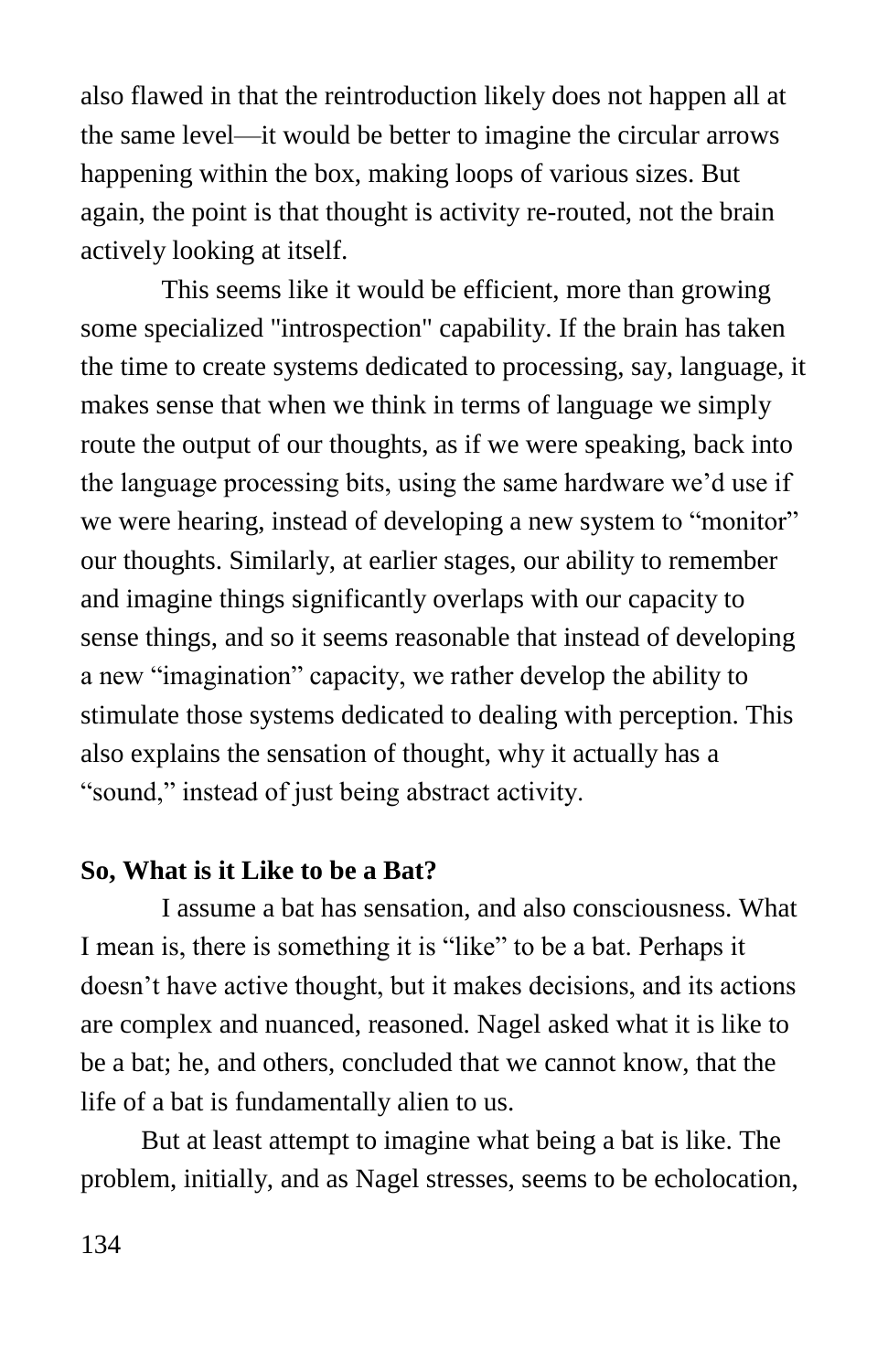something we have no real analogue for. But this doesn't seem entirely impossible, merely very difficult. Try this:

*Close your eyes (perhaps read the instructions first, or, imagine closing your eyes). You can still hear, can you not? With your eyes closed, drop something like a book to your desk, and notice how you intuit its position from your impression of the sound. If you were to reach out, you could grasp it with some difficulty. If it were to make noise constantly, you could grasp it with near ease. A sharp sound to your left will give you an impression of "something" there. With your eyes closed, a man walking around a room, or a floor above with a thin ceiling, will give you an impression of motion, of presence. Focus on that impression of presence, separating it from the sensation of the sound itself.* 

*Now, with your eyes closed, feel out your surroundings. You can tell that this is a box, or that is a sphere. You can feel the dimensions of your desk, and you have an almost visual experience of this the size and shape of things. These sensations can be deceptive (how large are your teeth, when sensed with your tongue, and then when felt with your fingers?), but that is not surprising.* 

*Imagine the sensation you experience when a noise is heard, the sense of location and position. Isolate the feeling of position, the feeling of "a presence," from the sensation of the noise itself, that it is a noise. Focus on the feeling of position and presence. Now, imagine the sensation of feeling the shape of an object, and isolate the impression of the form and size from the feeling of touch itself. Merge those feelings of position, as if you were*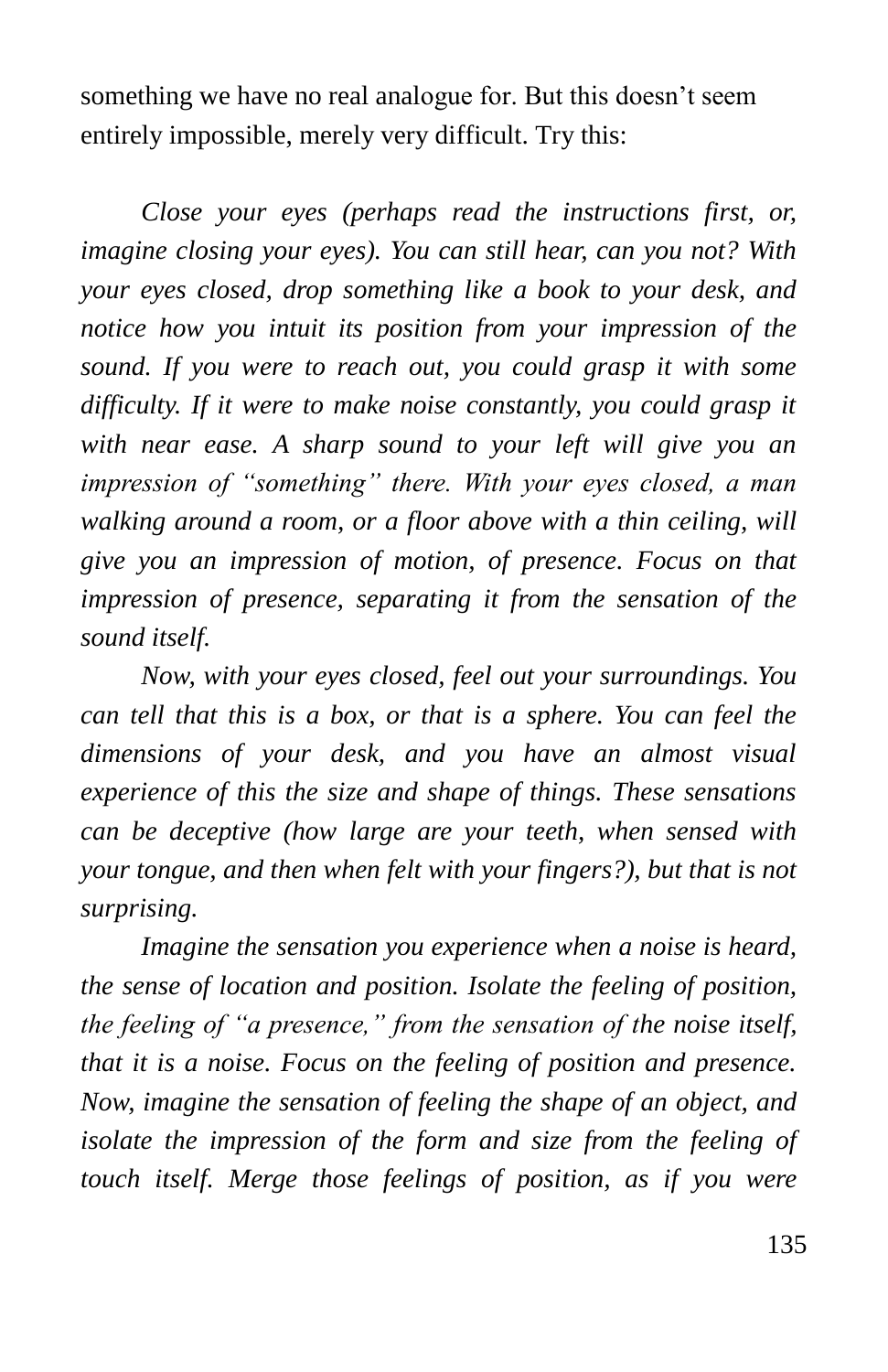*experiencing a thing's form through a constant torrent of sound, where the sensation of any individual sound was drowned out by the ubiquity of the torrent, leaving only the feeling of position, form, size, and distance. What is there is not the sound, but the almost eerie sense of "something there," the odd itching at your back, like the feeling of being watched without experiencing the watcher.* 

*Pretend you were blind, and had to live off of touch and sound to navigate, but then were able to somehow merge the impression of presence you get from sound, having the sounds themselves fade into the background, and then were to combine this with the feeling of form and shape gained through touch, having the feeling of touch itself be replaced with that background noise, extended to the range of your hearing. You would reach out constantly, as if touching through sound.* 

Nagel would say that this is what it would be like for a human to be a bat (and even then, only barely), and would press the point, asking what is it like for a *bat* to be a bat. A human has its own beliefs, desires, goals, and so on, and to imagine what a bat's internal life is like is impossible since these will always interfere with our attempts. However, I feel that you can run into the same sorts of problems with asking a question as apparently simple as "what is it like to be yourself?"

First ask, what *was* it like to be yourself? Imagine yourself ten years ago, or even a day ago. How do you do this? Well, you extrapolate. I myself at this moment a day ago was bumbling about, taking a shower, not really interested in anything, assuming I'd wake up a little in an hour or so and figure out what to do then.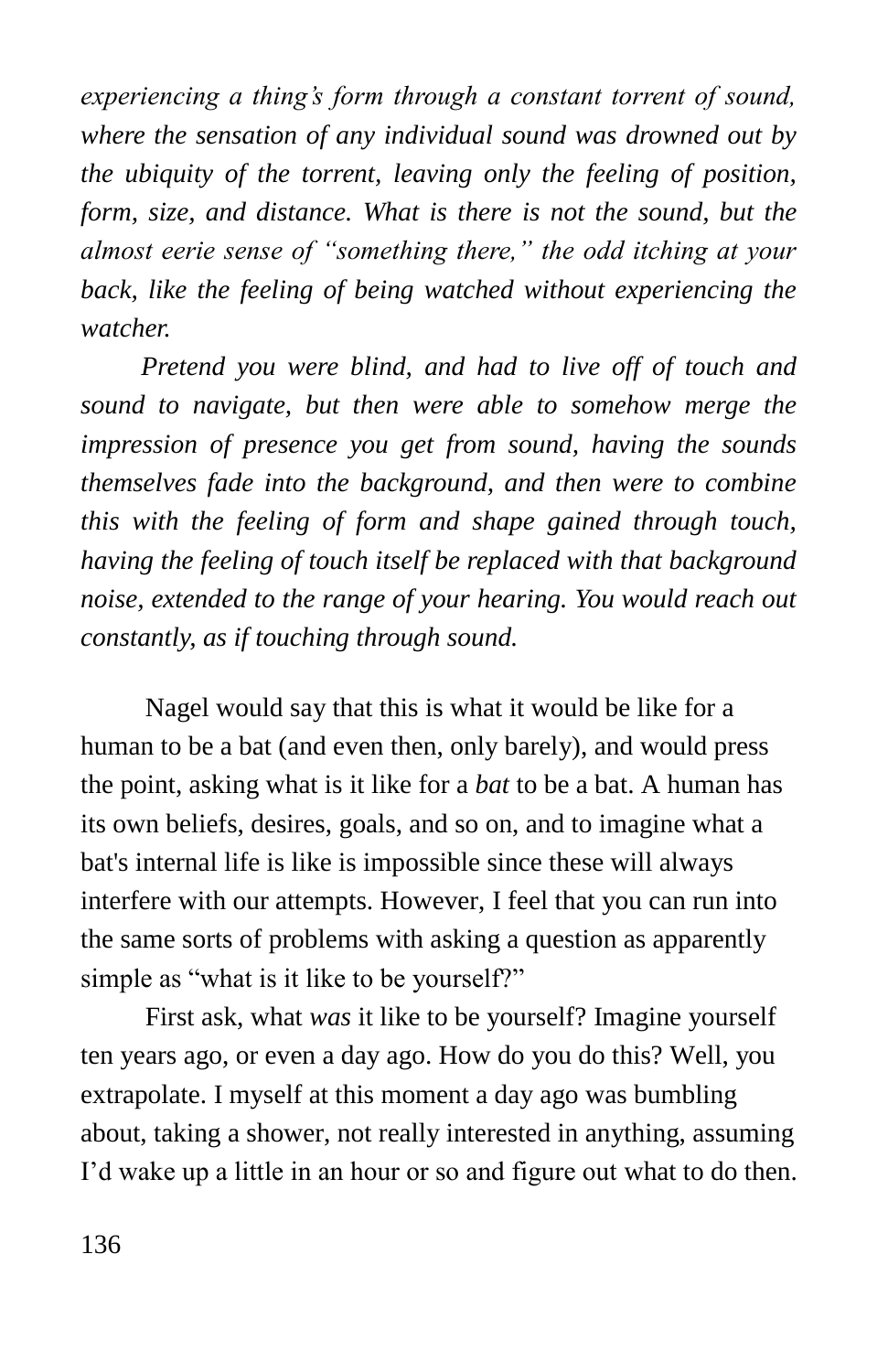Right now I'm coming off of a long, caffeine-fueled writing session. Ten years ago I would be napping on an hour-long bus ride; if I was awake at this moment ten years ago, I'd have been just woken up for some reason. Certainly, both of these involve being fairly groggy and sleepy, and to that extent I can imagine what it would have been like. However, the phenomenal quality of each experience is very different. The sleepiness I feel now is very different from ten years ago, and it is difficult to evoke that feeling in myself because to do so I would need to overwrite my current feeling. I cannot remember what it feels like, I can only extrapolate, evoke the feeling.

But is this only because sleepiness is a muddled, vague feeling? Consider pains. When I was younger, I stubbed my toe. I've done so many times over the years, in fact. And yet can I accurately remember what it felt like? No, only that there was an accompanying feeling of suffering. If anything, what I remember is the suffering, not the pain itself, and even that suffering is extrapolated. How I related to pain then is much different than how I relate to it now. What I feel when I imagine that pain is not what it was like for past me to feel pain, but what it would be like for present me to feel past me's pain, *and only poorly*. How different is this from trying to think what it's like to be a bat? Not impossibly so—and it is not a matter of kind, but of degree. It is much easier to imagine what it was like to be me feeling pain than what it's like to be a bat; but neither is perfect.

What if I asked, what is it like to be you, a second ago? No no no, that's silly, surely. But pinch yourself. Ow. What was it like? Well... it hurt, yes, but can you evoke that sensation again? Not really. You can recall the suffering, and what the pain was sort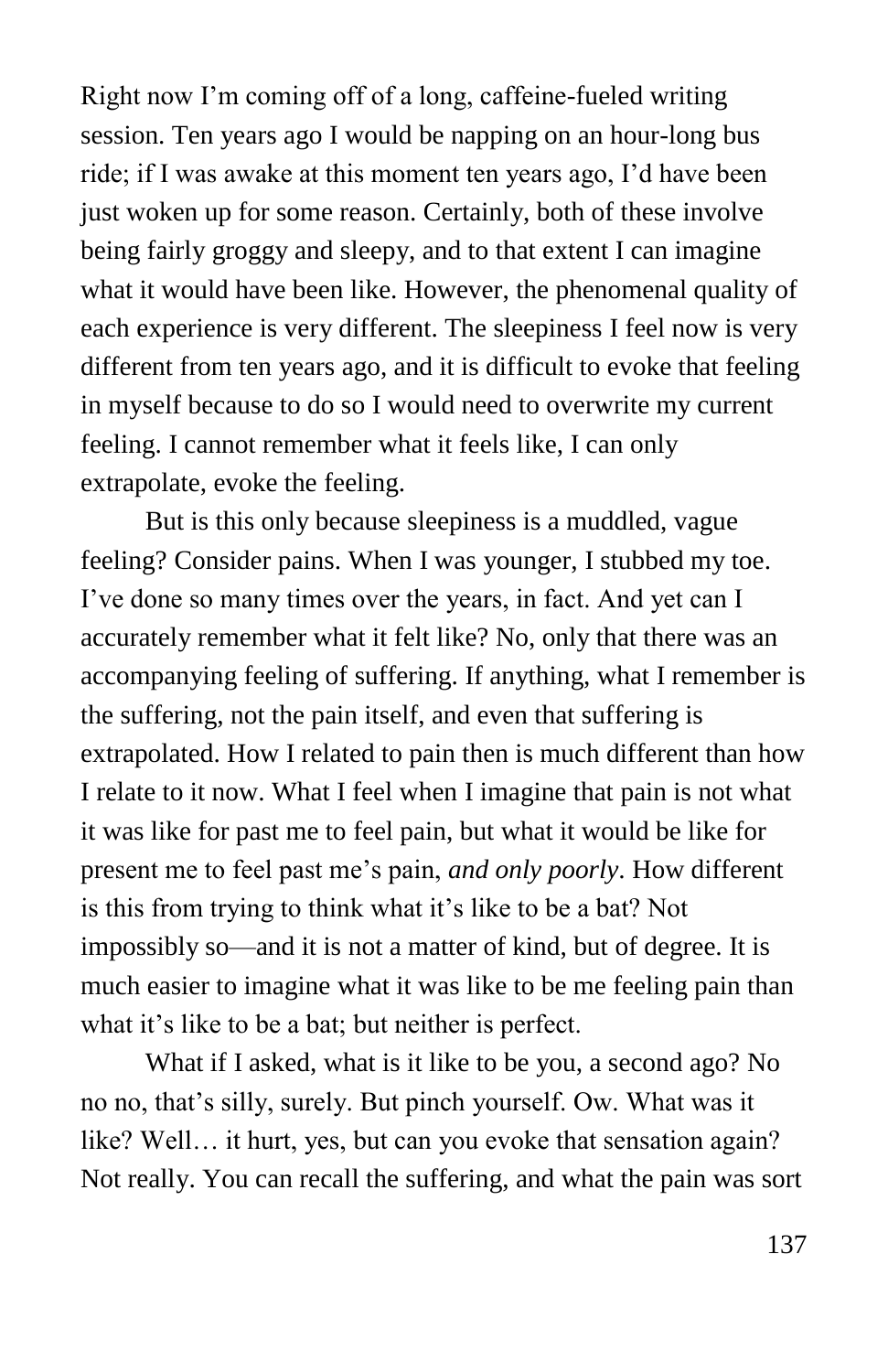of like, and how it still hurts a little now, but none of that is what it was like to be you a second ago, feeling that pain. So what is it like to be you, right now? Anytime you try to focus on that, you can only evoke the feelings a second later. What it is like to be you is constantly slipping away. You can only experience "what it's like" to be anything, namely you, as it is experienced. To actually feel what it's like, you need to have the feeling at the moment. This also somewhat makes sense evolutionarily—why would we go through incredible effort and cost to repeat pleasurable actions if we could merely evoke the pleasure in our minds on command?

That we cannot imagine what it is like to be a bat is not so surprising when we cannot even imagine what it is like to be ourselves. And yet this does not tell us that there was *nothing* that it was like to be ourselves, and it does not tell us that there is *nothing* that it is like to be a bat, and this says nothing about telling whether there is a "what it's like" for any entity through physical observation.<sup>13</sup> Our memories are not just "not as vivid," but entirely false, constructed. We cannot know the past "what it's like," or others' "what it's like"-s, just as we cannot know the "what it's like" for a bat—but we would not deny consciousness to our past selves, or to other people.

### **What is it Like to be a Thermostat?**

To ascribe emotions, desires, or beliefs to a thermostat is silly. When I say that a thermostat has experience or sensation, I do not mean anything approaching our own experience. As Kirk

 $^{13}$  A significant amount of this is paraphrased from Kirk (2005), ch. 5, especially p. 61-68.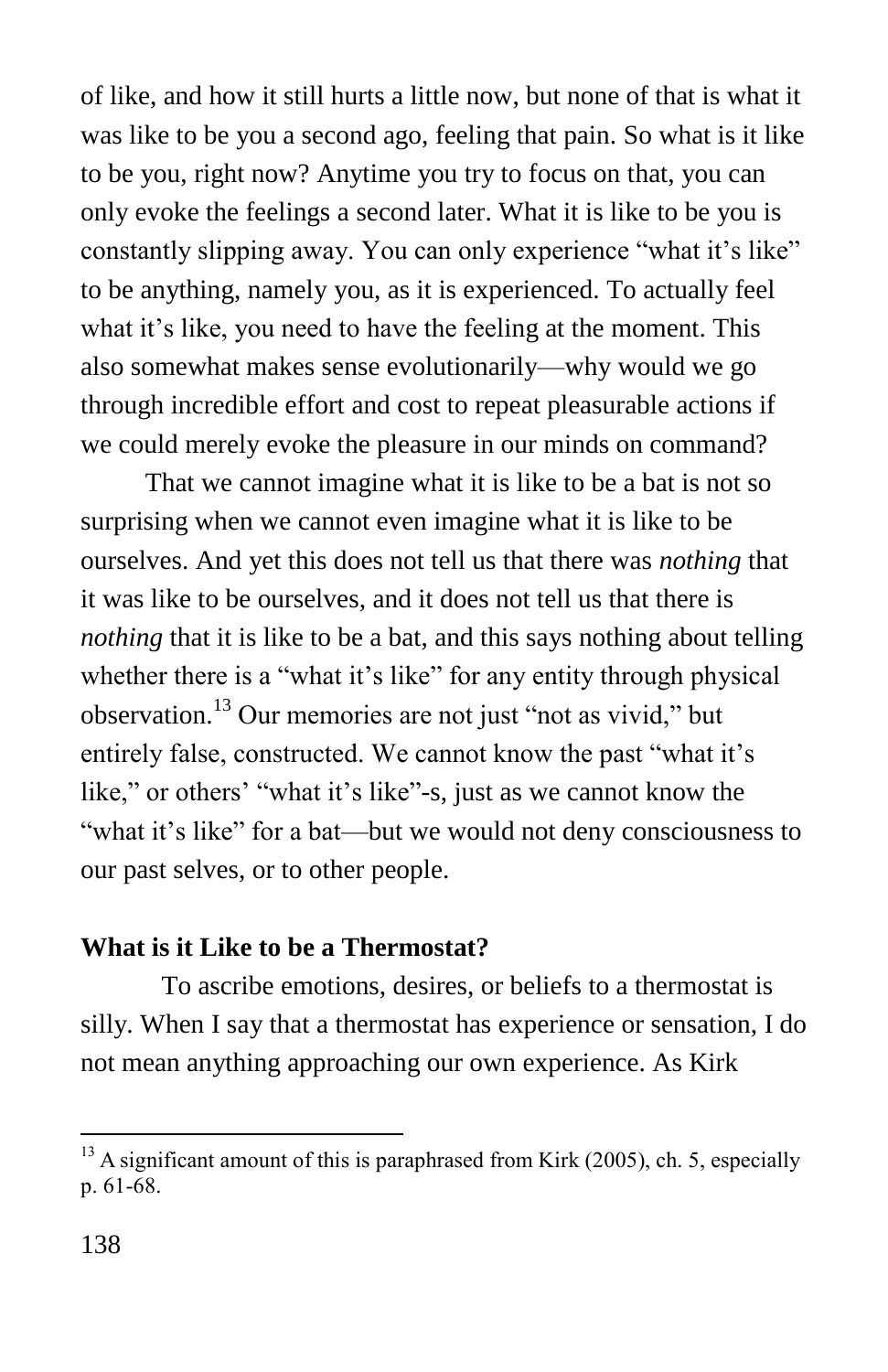would say, we are deciders, we interpret information and make decisions based on that information according to goals. A thermostat whose setting aligns with the ambient temperature does not "feel content." A thermostat set to a higher temperature does not "desire to make things hotter." A thermostat does not "believe maintaining the temperature is good." A thermostat does not *perceive*, because it does not interpret its sensations, does not work with information. Emotions, desires, and beliefs are fantastically complex and important aspects of our experience. Some day we will make a machine that does experience emotion and desire, and have beliefs, but it will be no time soon<sup>14</sup>. This is a reasonable and worthy goal, but it is important to realize how difficult it will be. So if we cannot say that a thermostat "desires to make things" hotter," in what sense does it have an internal experience?

When I ask "what is it like to be a thermostat," I'm speaking of something that it is very, very difficult to imagine. It is hard enough to imagine what being a dog is like; harder still to imagine the life of a slug, and of a bacterium; so when we get down to something as bare and simple as a thermostat, we are truly a long ways away from our own experience. It is not even enough to try to sense things thoughtlessly, as the sensation of a thermostat is nothing like ours in any way. A thermostat is simpler even than an individual neuron.

All I mean is that the thermostat "senses." It senses the temperature the same way a protozoon senses light levels and moves accordingly, or the same way a bacterium senses a certain

 $14$  No, I don't have support for this, but I consider it the same sort of statement as "someday we will colonize other planets." Barring something horrible happening, or the discovery of some extreme limiting factor, it seems so.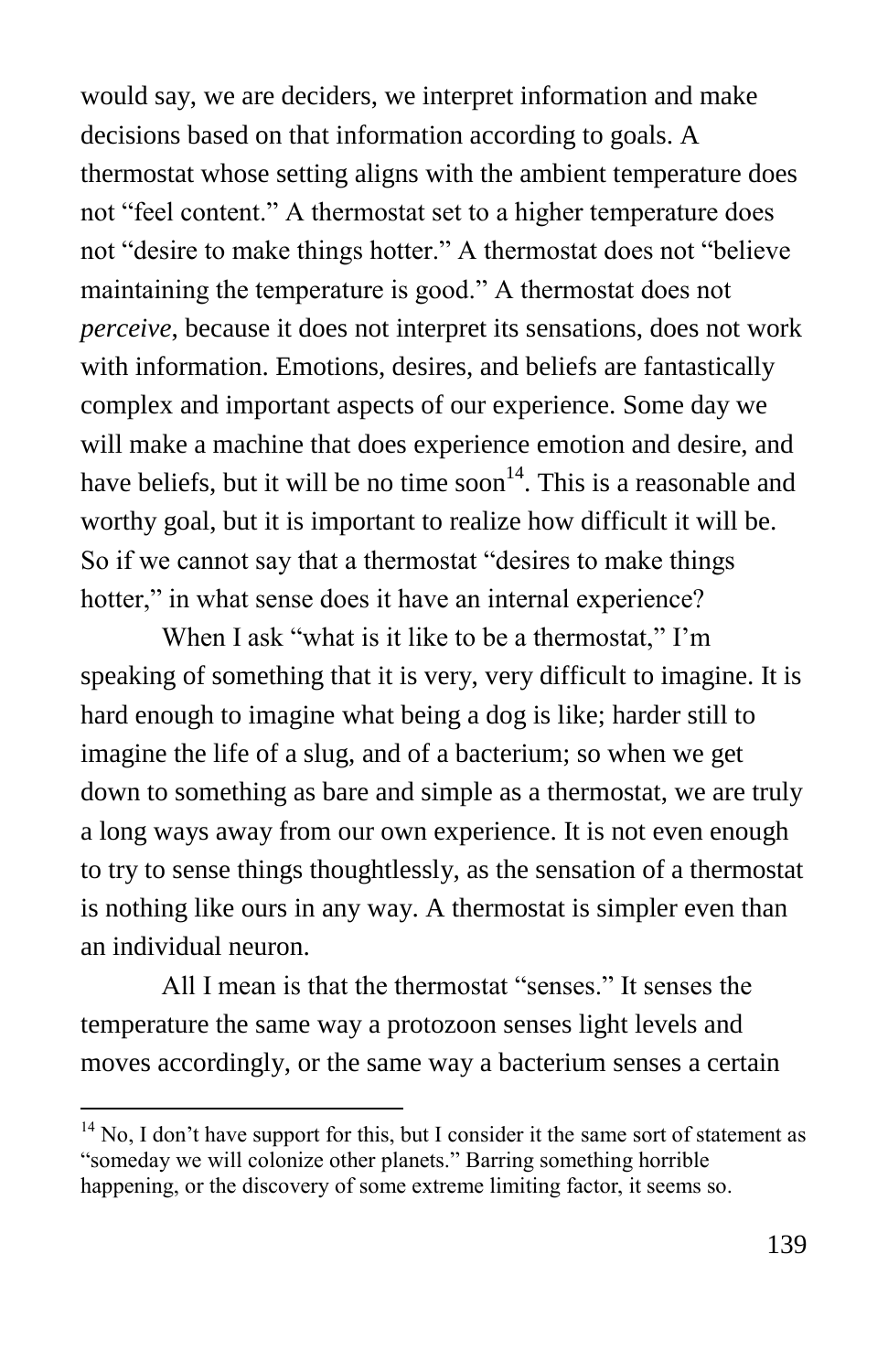chemical in its environment and stops dividing<sup>15</sup>—really it must be far more simple than that, but it is the same sort of "basic reflex" as a clam closing its shell in response to certain stimuli, or a slug retracting a feeler when it touches something rough. In the same way that animals have moved from those basic reactions to our own, we should attempt a similar project to move from the thermostat (well maybe something else) to a conscious being like us. What this requires is a move from the "reflex system with acquired conditions" to the actual "decider."

# **Conclusion: Does "Consciousness" Matter When Thinking of Artificial Intelligence?**

It depends on what the connotations of "consciousness" are, which brings us back to Kirk's direct activity. If the difference is between having direct activity or not, between being a rabbit or a rabbitoid, it seems in fact that consciousness is of no importance, and the focus on "what it's like" is missing the point. If, instead, "consciousness" is taken to deal with the difference between sensation and perception, between acting on reflex, or making judgments, having goals, and so on, then it is obviously of high value. A system that can actually analyze the world and make judgments will have an advantage over something that acts on predefined rules, assuming it is meant to deal with the sorts of

 $15$  Certain protozoa sense light, and then move their flagella to move toward it, but only when it is fairly mild; bright, constant light has no effect. Colonies of certain bacteria maintain a size by having each bacterium secrete a chemical, and then stop division when the chemical reaches a certain concentration, which lines up with a certain population.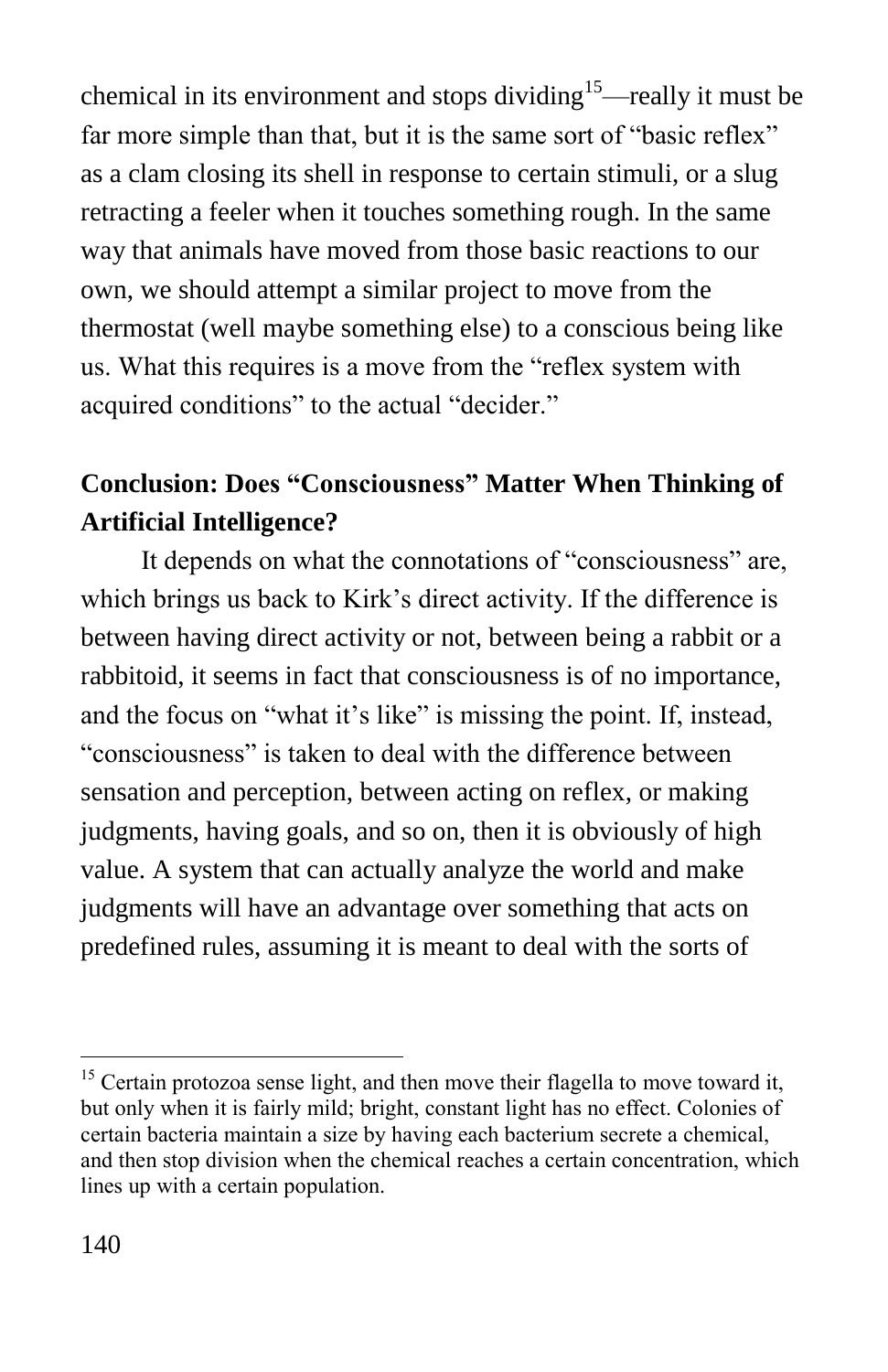complex and variable situations that humans and other animals can handle.

In other words, we should not be asking whether computers will be conscious; that is a matter of how they relate to information. What matters is how they process it, and the incidental aspects of consciousness (the instantaneity, the priority) should not be taken as essential to having a mind.